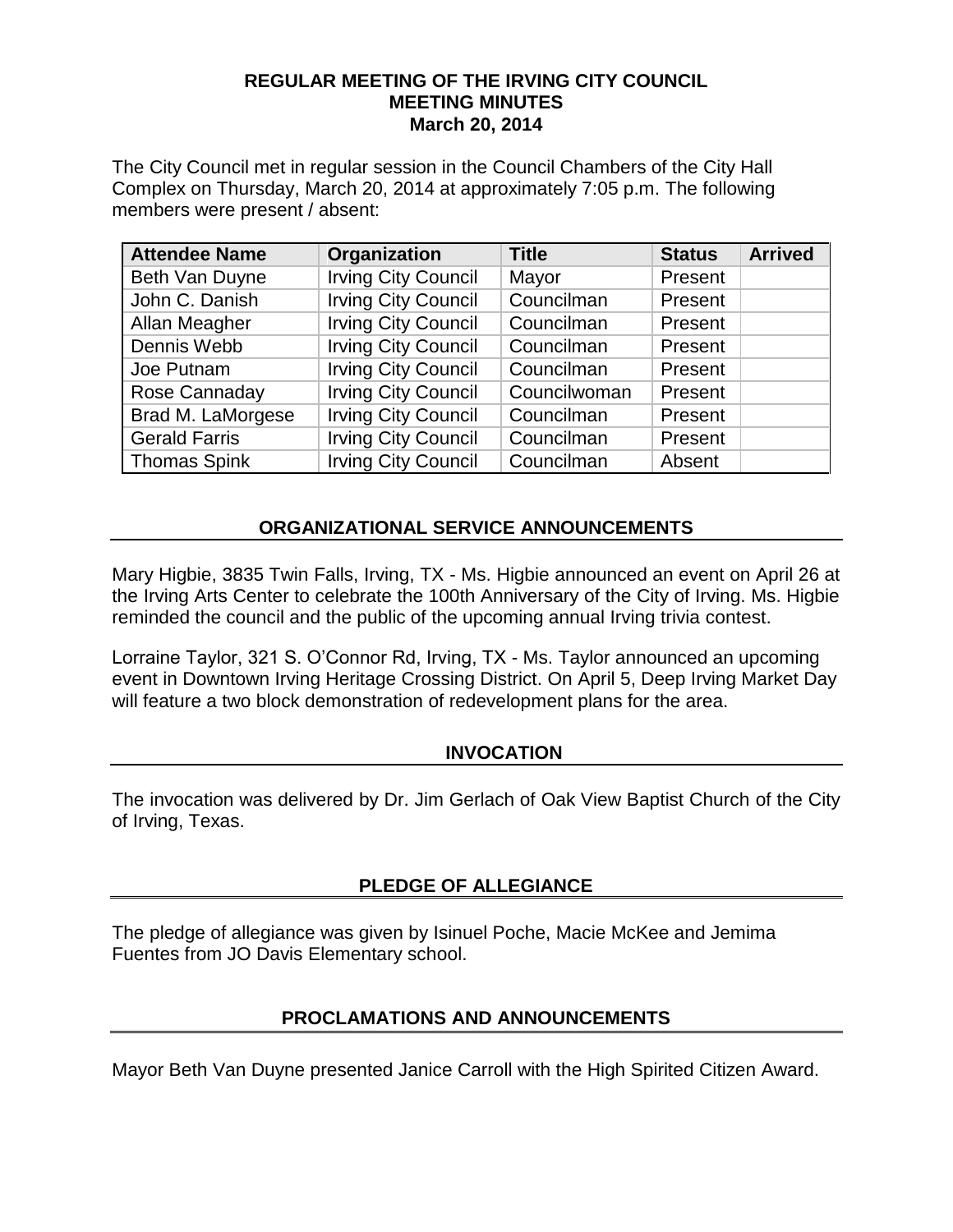## **CITIZENS' FORUM**

Citizens are invited to speak for three (3) minutes on matters relating to City government and on items not listed on the regular agenda.

Kathyrn's Success Training, 2723 Royal Lane, Irving, TX – Kathyrn spoke regarding drug and alcohol awareness.

Lucia Rottenberg, 2220 Indian Creek Dr., Irving, TX - Ms. Rottenberg spoke in favor of water conservation and being diligent when the Fire Department needs to flush their hydrants.

# **CITY COUNCIL AGENDA**

### **1 City Operations Update**

Case Tate, Director of the CIP Team, provided an update of the progress made on O'Connor Road and the construction at the South Library.

### **2 Heritage Crossing Update**

There was no Heritage Crossing Update provided at tonight's meeting.

## **3 Input from Citizens Regarding Ethics Policies**

No one signed up to speak on this item at tonight's meeting.

## **CONSENT AGENDA**

Motioned by Councilwoman Cannaday, seconded by Councilman Meagher to approve the consent agenda items 4-29.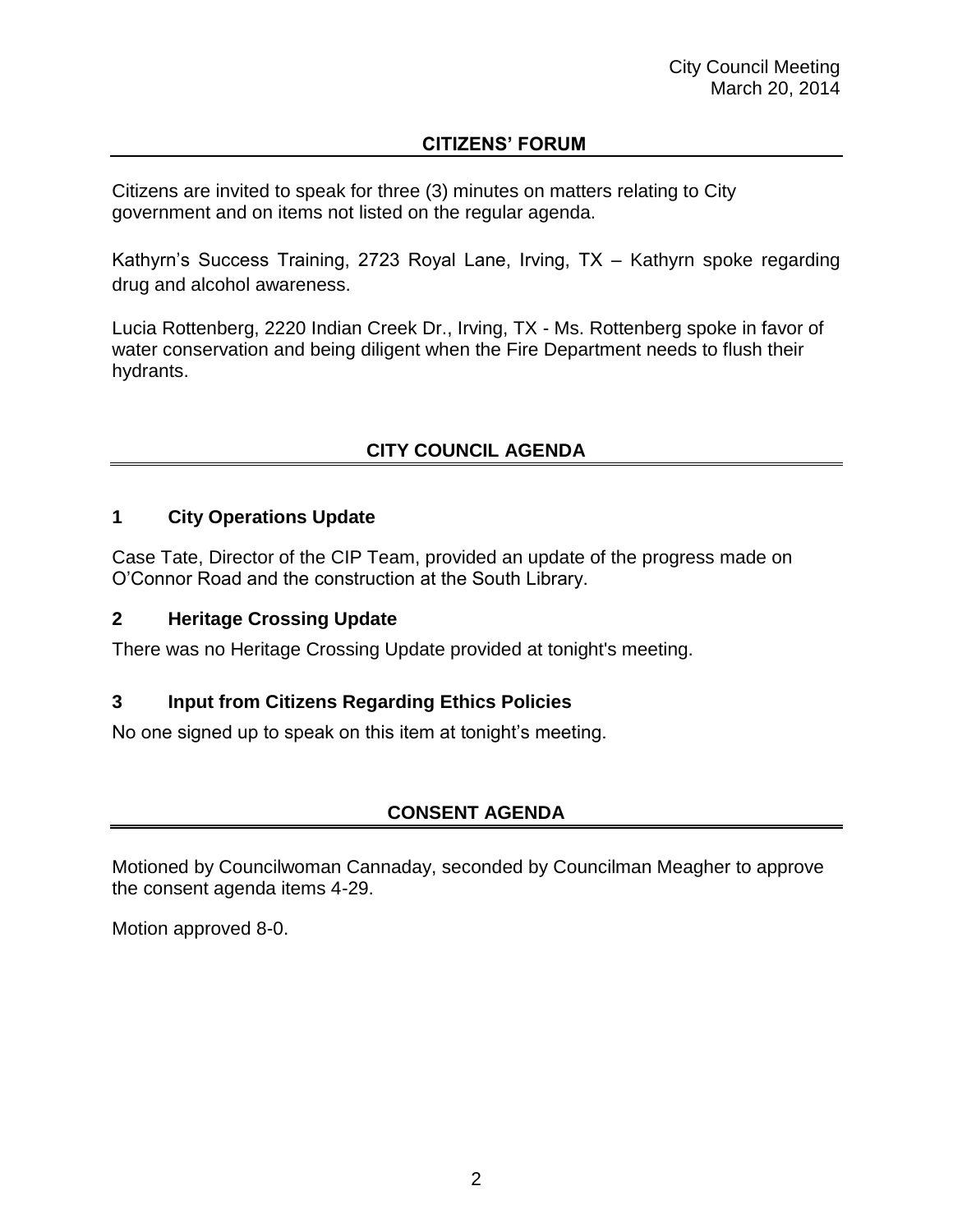# **4 Approving Minutes for Wednesday, February 19, 2014**

| <b>RESULT:</b>                                                                 | <b>ACCEPTED [UNANIMOUS]</b> |
|--------------------------------------------------------------------------------|-----------------------------|
| <b>MOVER:</b>                                                                  | Rose Cannaday, Councilwoman |
| <b>SECONDER:</b>                                                               | Allan Meagher, Councilman   |
| AYES: Van Duyne, Danish, Meagher, Webb, Putnam, Cannaday, LaMorgese,<br>Farris |                             |
| <b>ABSENT:</b>                                                                 | <b>Thomas Spink</b>         |

## **5 Approving Minutes for Thursday, February 20, 2014**

| <b>RESULT:</b>                                                                 | <b>ACCEPTED [UNANIMOUS]</b> |
|--------------------------------------------------------------------------------|-----------------------------|
| <b>MOVER:</b>                                                                  | Rose Cannaday, Councilwoman |
| <b>SECONDER:</b>                                                               | Allan Meagher, Councilman   |
| AYES: Van Duyne, Danish, Meagher, Webb, Putnam, Cannaday, LaMorgese,<br>Farris |                             |
| <b>ABSENT:</b>                                                                 | <b>Thomas Spink</b>         |

**6 Resolution No. RES-2014-77 –** Approving records Control Schedule for Inspections, Housing Human Services, Audit and Transportation Departments

| <b>RESULT:</b>                                                                 | <b>ADOPTED [UNANIMOUS]</b>  |
|--------------------------------------------------------------------------------|-----------------------------|
| <b>MOVER:</b>                                                                  | Rose Cannaday, Councilwoman |
| <b>SECONDER:</b>                                                               | Allan Meagher, Councilman   |
| AYES: Van Duyne, Danish, Meagher, Webb, Putnam, Cannaday, LaMorgese,<br>Farris |                             |
| <b>ABSENT:</b>                                                                 | <b>Thomas Spink</b>         |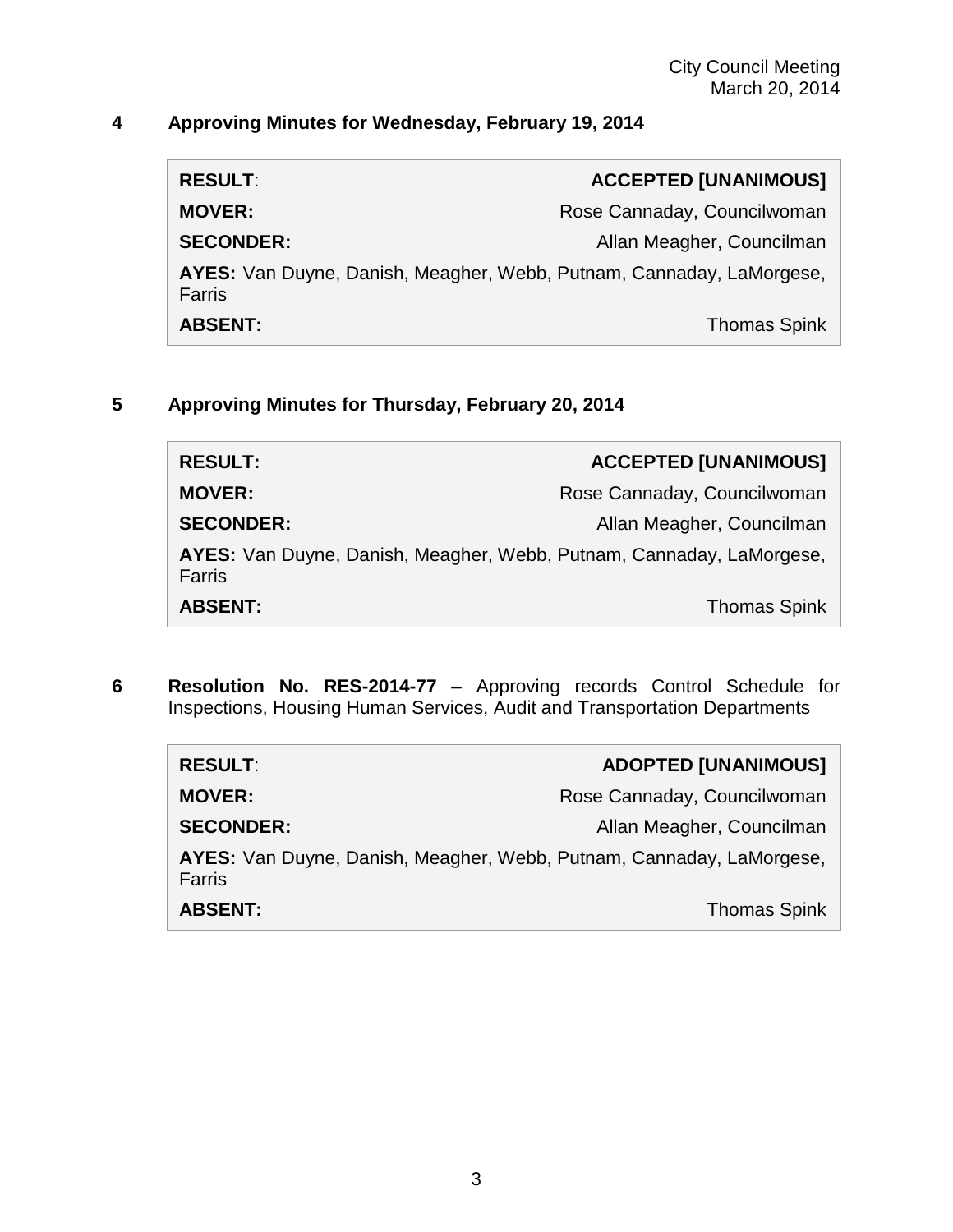**7 Resolution No. RES-2014-78 --** Authorizing the Destruction of Obsolete Records in Accordance with the City of Irving's Records Management Policy

| <b>RESULT:</b>                                                                 | <b>ADOPTED [UNANIMOUS]</b>  |
|--------------------------------------------------------------------------------|-----------------------------|
| <b>MOVER:</b>                                                                  | Rose Cannaday, Councilwoman |
| <b>SECONDER:</b>                                                               | Allan Meagher, Councilman   |
| AYES: Van Duyne, Danish, Meagher, Webb, Putnam, Cannaday, LaMorgese,<br>Farris |                             |
| <b>ABSENT:</b>                                                                 | <b>Thomas Spink</b>         |

**8 Resolution No. RES-2014-79 --** Approving the Renewal of an Interlocal Agreement with the City of Dallas in an Amount Not to Exceed \$172,830.00 for BioTel System Services

| <b>RESULT:</b>                                                                        | <b>ADOPTED [UNANIMOUS]</b>  |
|---------------------------------------------------------------------------------------|-----------------------------|
| <b>MOVER:</b>                                                                         | Rose Cannaday, Councilwoman |
| <b>SECONDER:</b>                                                                      | Allan Meagher, Councilman   |
| AYES: Van Duyne, Danish, Meagher, Webb, Putnam, Cannaday, LaMorgese,<br><b>Farris</b> |                             |
| <b>ABSENT:</b>                                                                        | <b>Thomas Spink</b>         |

**9 Resolution No. RES-2014-80 --** Approving the Renewal of the Engineering Services Agreement with Haston Associates in the Amount of \$225,251.40 for the Annual Compliance Monitoring at the Hunter Ferrell Landfill for a Period of One Year

| <b>RESULT:</b>                                                                 | <b>ADOPTED [UNANIMOUS]</b>  |
|--------------------------------------------------------------------------------|-----------------------------|
| <b>MOVER:</b>                                                                  | Rose Cannaday, Councilwoman |
| <b>SECONDER:</b>                                                               | Allan Meagher, Councilman   |
| AYES: Van Duyne, Danish, Meagher, Webb, Putnam, Cannaday, LaMorgese,<br>Farris |                             |
| <b>ABSENT:</b>                                                                 | <b>Thomas Spink</b>         |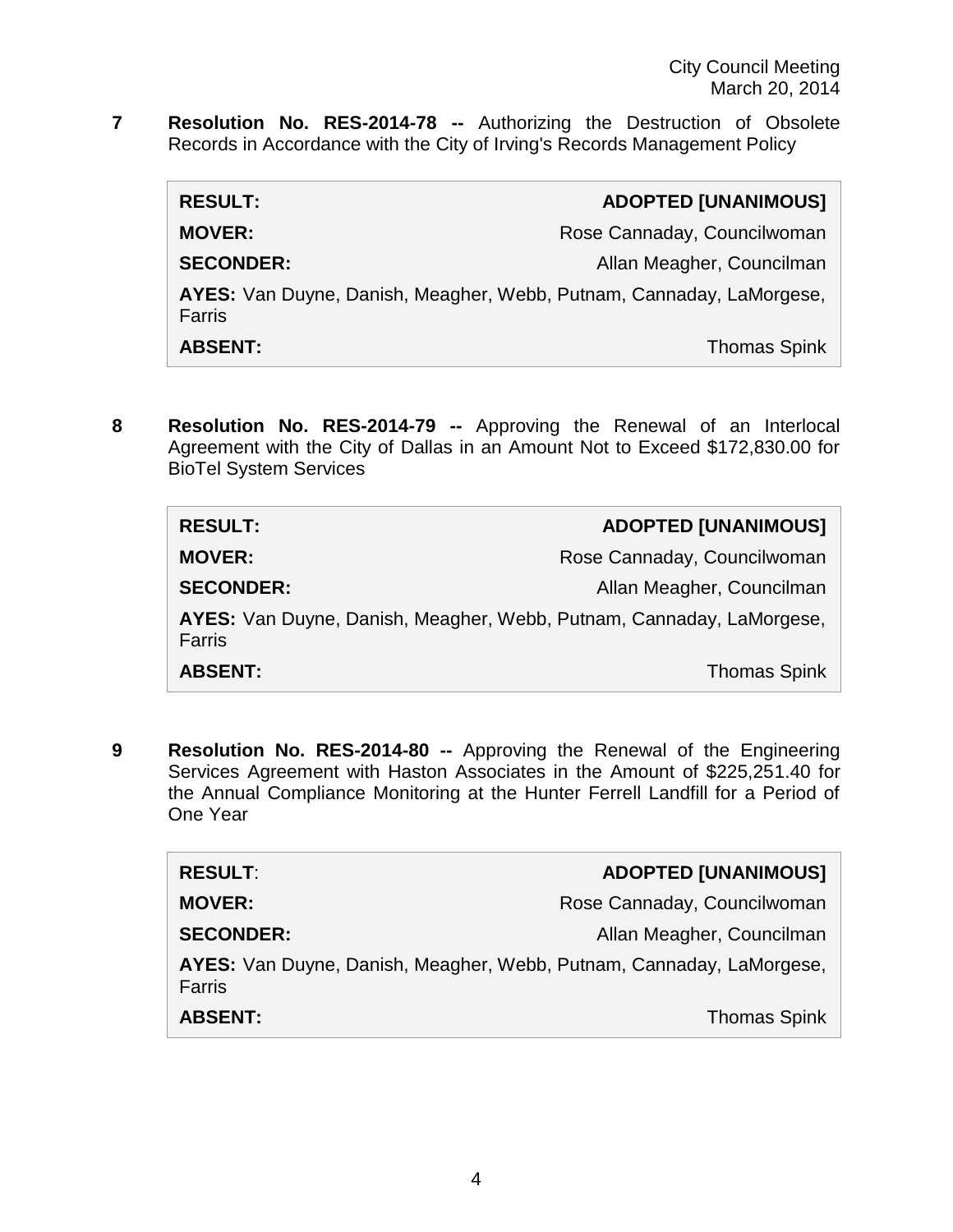**10 Resolution No. RES-2014-81 --** Approving the Reimbursement Agreement Between The Las Colinas Association and the City of Irving for the Maintenance of the State Highway 114 Corridor

| <b>RESULT:</b>                                                                 | <b>ADOPTED [UNANIMOUS]</b>  |
|--------------------------------------------------------------------------------|-----------------------------|
| <b>MOVER:</b>                                                                  | Rose Cannaday, Councilwoman |
| <b>SECONDER:</b>                                                               | Allan Meagher, Councilman   |
| AYES: Van Duyne, Danish, Meagher, Webb, Putnam, Cannaday, LaMorgese,<br>Farris |                             |
| <b>ABSENT:</b>                                                                 | <b>Thomas Spink</b>         |

**11 Resolution No. RES-2014-82 --** Authorizing Preliminary Action for the City of Irving, Texas General Obligation Bonds, Series 2014 in the Estimated Amount of \$21,000,000

| <b>RESULT:</b>                                                                 | <b>ADOPTED [UNANIMOUS]</b>  |
|--------------------------------------------------------------------------------|-----------------------------|
| <b>MOVER:</b>                                                                  | Rose Cannaday, Councilwoman |
| <b>SECONDER:</b>                                                               | Allan Meagher, Councilman   |
| AYES: Van Duyne, Danish, Meagher, Webb, Putnam, Cannaday, LaMorgese,<br>Farris |                             |
| <b>ABSENT:</b>                                                                 | <b>Thomas Spink</b>         |

**12 Resolution No. RES-2014-83 --** Approving an Agreement with Garland Company, Inc. (dba) Design-Build Solutions, Inc., in the Amount of \$232,792.00 for Roof Restoration at the Fire Administration Building and Roof Replacement at the Irving Community Television Network (ICTN) Building through the U.S. Communities Cooperative Purchasing Program

| <b>RESULT:</b>                                                                 | <b>ADOPTED [UNANIMOUS]</b>  |
|--------------------------------------------------------------------------------|-----------------------------|
| <b>MOVER:</b>                                                                  | Rose Cannaday, Councilwoman |
| <b>SECONDER:</b>                                                               | Allan Meagher, Councilman   |
| AYES: Van Duyne, Danish, Meagher, Webb, Putnam, Cannaday, LaMorgese,<br>Farris |                             |
| <b>ABSENT:</b>                                                                 | <b>Thomas Spink</b>         |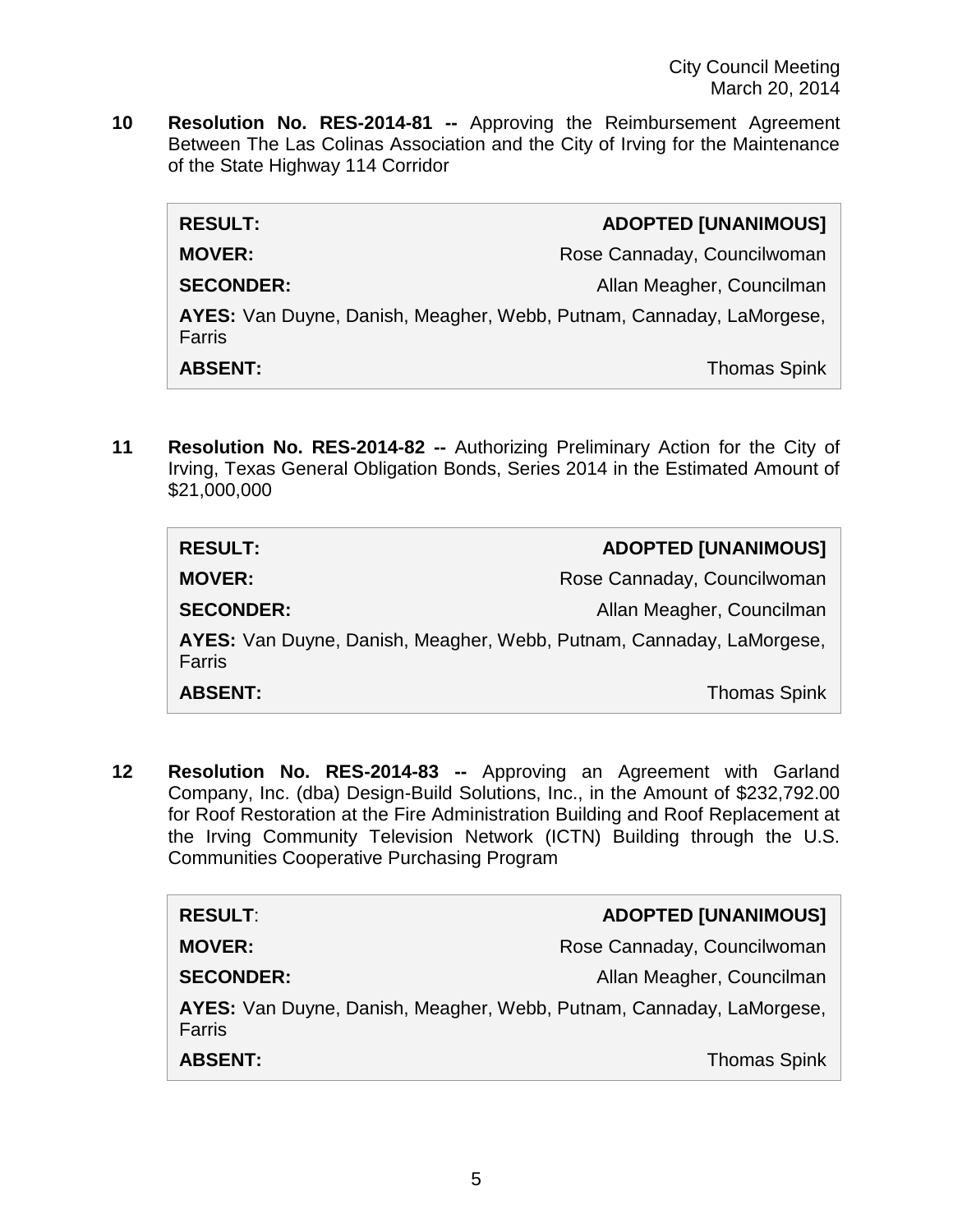**13 Resolution No. RES-2014-84 --** Awarding a Contract to Jeske Construction Company, in the Amount of \$358,942.00 for the Replacement of the Hackberry Pump Station Retaining Wall

| <b>RESULT:</b>                                                                 | <b>ADOPTED [UNANIMOUS]</b>  |
|--------------------------------------------------------------------------------|-----------------------------|
| <b>MOVER:</b>                                                                  | Rose Cannaday, Councilwoman |
| <b>SECONDER:</b>                                                               | Allan Meagher, Councilman   |
| AYES: Van Duyne, Danish, Meagher, Webb, Putnam, Cannaday, LaMorgese,<br>Farris |                             |
| <b>ABSENT:</b>                                                                 | <b>Thomas Spink</b>         |

**14 Resolution No. RES-2014-85 --** Approving Addendum No. 3 in the Amount of \$89,350.00 to a Professional Services Agreement Between the City of Irving and Hidell and Associates Architects for the Design and Implementation of the South Irving Library

| <b>RESULT:</b>                                                                 | <b>ADOPTED [UNANIMOUS]</b>  |
|--------------------------------------------------------------------------------|-----------------------------|
| <b>MOVER:</b>                                                                  | Rose Cannaday, Councilwoman |
| <b>SECONDER:</b>                                                               | Allan Meagher, Councilman   |
| AYES: Van Duyne, Danish, Meagher, Webb, Putnam, Cannaday, LaMorgese,<br>Farris |                             |
| <b>ABSENT:</b>                                                                 | <b>Thomas Spink</b>         |

**15 Resolution No. RES-2014-86 --** Approving the Single Source Renewal from Sirsi Corporation for the Library's Catalog Information System Maintenance

| <b>RESULT:</b>                                                                 | <b>ADOPTED [UNANIMOUS]</b>  |
|--------------------------------------------------------------------------------|-----------------------------|
| <b>MOVER:</b>                                                                  | Rose Cannaday, Councilwoman |
| <b>SECONDER:</b>                                                               | Allan Meagher, Councilman   |
| AYES: Van Duyne, Danish, Meagher, Webb, Putnam, Cannaday, LaMorgese,<br>Farris |                             |
| <b>ABSENT:</b>                                                                 | <b>Thomas Spink</b>         |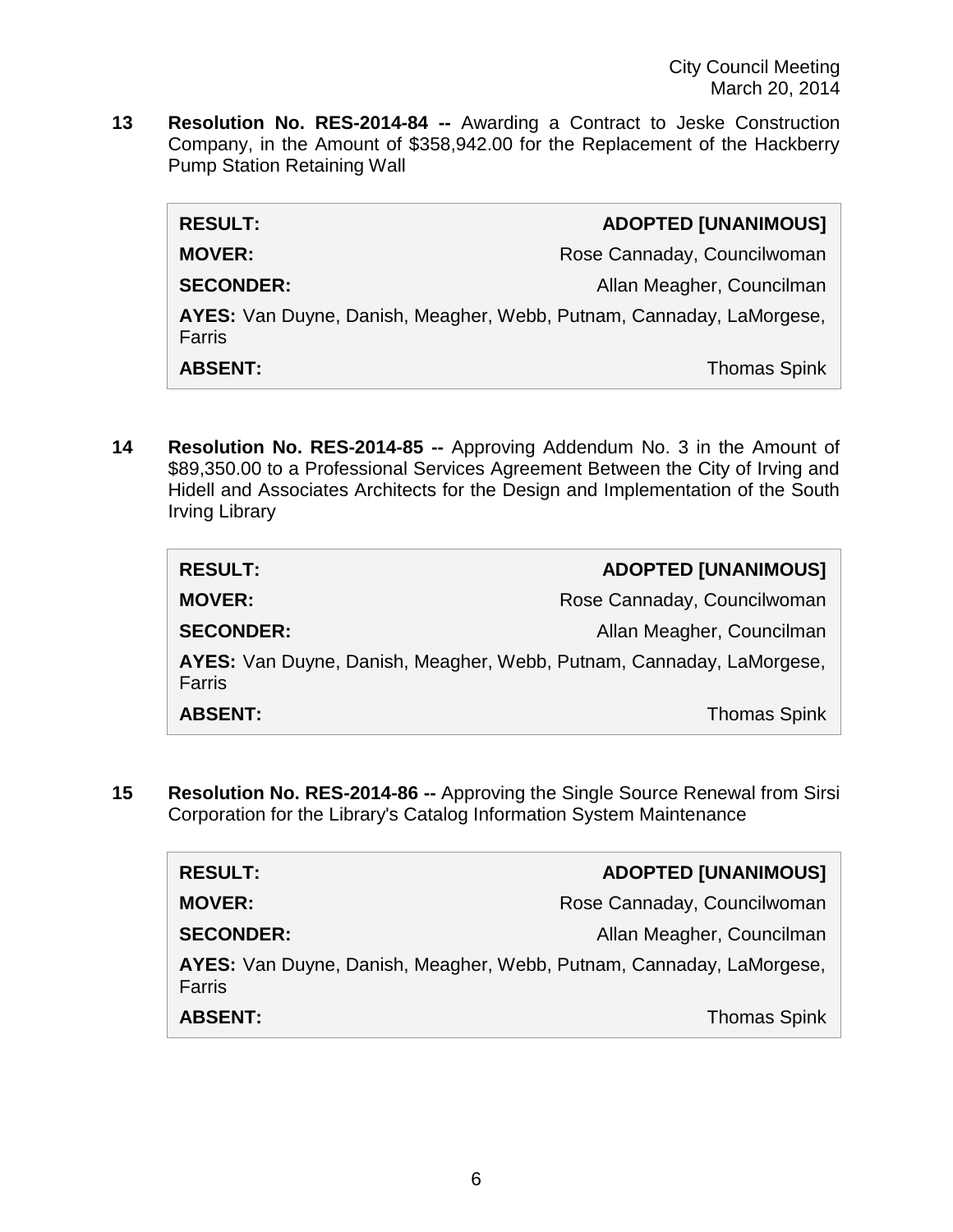**16 Resolution No. RES-2014-87 --** Authorizing the Dedication of Tax Increment Reinvestment Zone No. 5 Revenue Towards Repayment of Certificates of Obligation Issued for the Parkside Public Improvements

| <b>RESULT:</b>                                                                 | <b>ADOPTED [UNANIMOUS]</b>  |
|--------------------------------------------------------------------------------|-----------------------------|
| <b>MOVER:</b>                                                                  | Rose Cannaday, Councilwoman |
| <b>SECONDER:</b>                                                               | Allan Meagher, Councilman   |
| AYES: Van Duyne, Danish, Meagher, Webb, Putnam, Cannaday, LaMorgese,<br>Farris |                             |
| <b>ABSENT:</b>                                                                 | <b>Thomas Spink</b>         |

**17 Resolution No. RES-2014-88 --** Approving a Development Agreement with Parkside Land West LP and Parkside Land East LP for Development of Public Infrastructure for the Parkside Estates Project

| <b>RESULT:</b>                                                                 | <b>ADOPTED [UNANIMOUS]</b>  |
|--------------------------------------------------------------------------------|-----------------------------|
| <b>MOVER:</b>                                                                  | Rose Cannaday, Councilwoman |
| <b>SECONDER:</b>                                                               | Allan Meagher, Councilman   |
| AYES: Van Duyne, Danish, Meagher, Webb, Putnam, Cannaday, LaMorgese,<br>Farris |                             |
| <b>ABSENT:</b>                                                                 | <b>Thomas Spink</b>         |

**18 Resolution No. RES-2014-89 --** Authorizing the Mayor to Execute an Agreement Granting a License to Racetrac Petroleum, Inc., to Use a Portion of the City's Raw Water Main Easement for a Monument Sign

| <b>RESULT:</b>                                                                 | <b>ADOPTED [UNANIMOUS]</b>  |
|--------------------------------------------------------------------------------|-----------------------------|
| <b>MOVER:</b>                                                                  | Rose Cannaday, Councilwoman |
| <b>SECONDER:</b>                                                               | Allan Meagher, Councilman   |
| AYES: Van Duyne, Danish, Meagher, Webb, Putnam, Cannaday, LaMorgese,<br>Farris |                             |
| <b>ABSENT:</b>                                                                 | <b>Thomas Spink</b>         |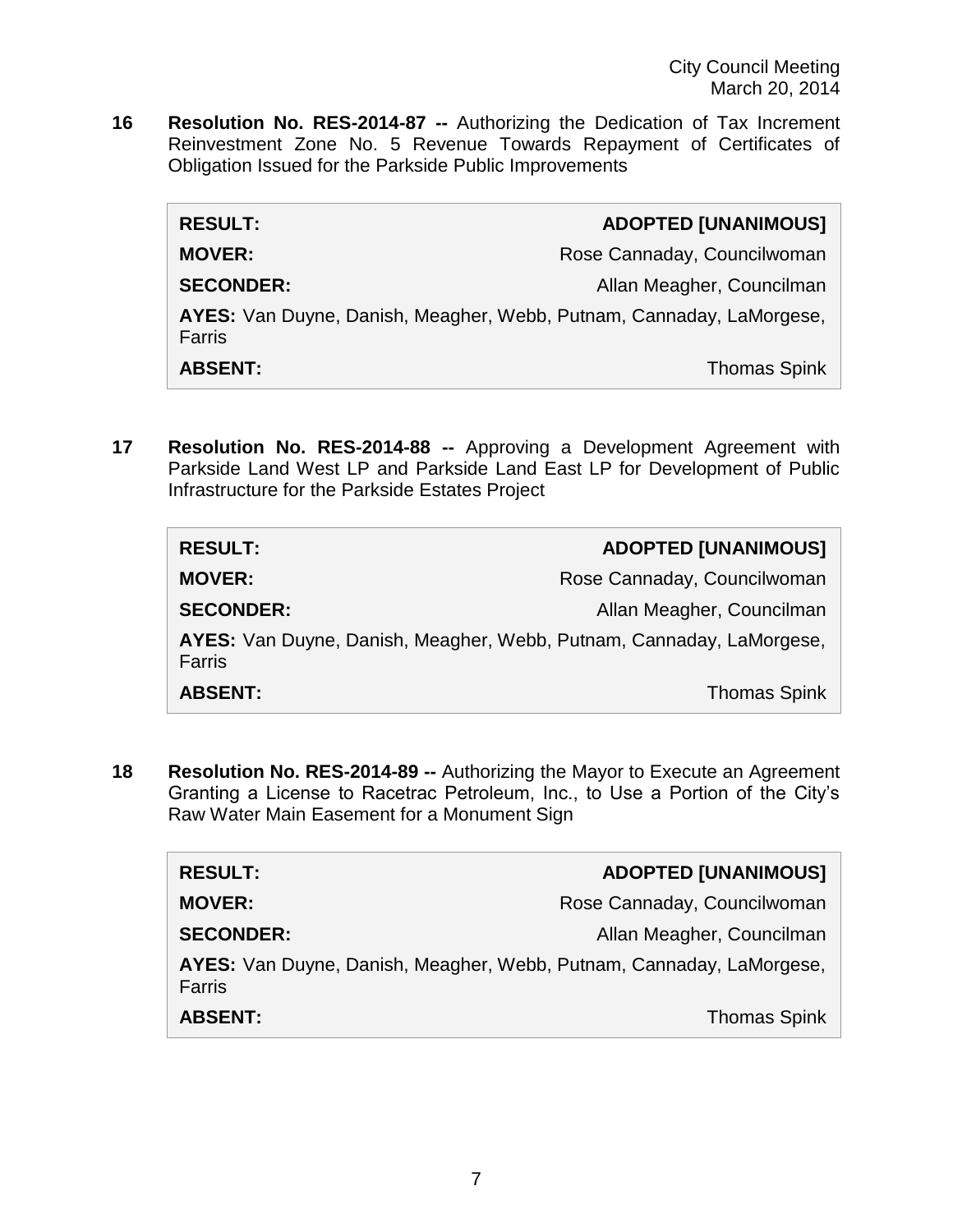City Council Meeting March 20, 2014

**19 Resolution No. RES-2014-90 --** Approving Special Event Permit for the 2014 Playtri Festival Produced by Ali Zaher Enterprises Dba Playtri Racing Which Includes the International Triathlon Union Pan American Cup Championship and Junior Championship Triathlon, to be Held May 31-June 1, 2014 at the Irving Marriott Las Colinas Located at 223 West Las Colinas Boulevard, Irving, Texas

| <b>RESULT:</b>                                                                 | <b>ADOPTED [UNANIMOUS]</b>  |
|--------------------------------------------------------------------------------|-----------------------------|
| <b>MOVER:</b>                                                                  | Rose Cannaday, Councilwoman |
| <b>SECONDER:</b>                                                               | Allan Meagher, Councilman   |
| AYES: Van Duyne, Danish, Meagher, Webb, Putnam, Cannaday, LaMorgese,<br>Farris |                             |
| <b>ABSENT:</b>                                                                 | <b>Thomas Spink</b>         |

**20 Resolution No. RES-2014-91 --** Approving Special Event Permit for the 2014 Annual DFW Dragon Boat, Kite and Lantern Festival Produced by Marco Polo World Foundation to be Held Sunday, May 18, 2014, at 501 East Las Colinas Boulevard, Irving, Texas

| <b>RESULT:</b>                                                                 | <b>ADOPTED [UNANIMOUS]</b>  |
|--------------------------------------------------------------------------------|-----------------------------|
| <b>MOVER:</b>                                                                  | Rose Cannaday, Councilwoman |
| <b>SECONDER:</b>                                                               | Allan Meagher, Councilman   |
| AYES: Van Duyne, Danish, Meagher, Webb, Putnam, Cannaday, LaMorgese,<br>Farris |                             |
| <b>ABSENT:</b>                                                                 | <b>Thomas Spink</b>         |

**21 Resolution No. RES-2014-92 --** Approving a Special Event Permit for the Ladies Professional Golf Association North Texas Shootout to be Held April 28 - May 4, 2014, at the Las Colinas Country Club Located at 4400 North O'Connor Road, Irving, Texas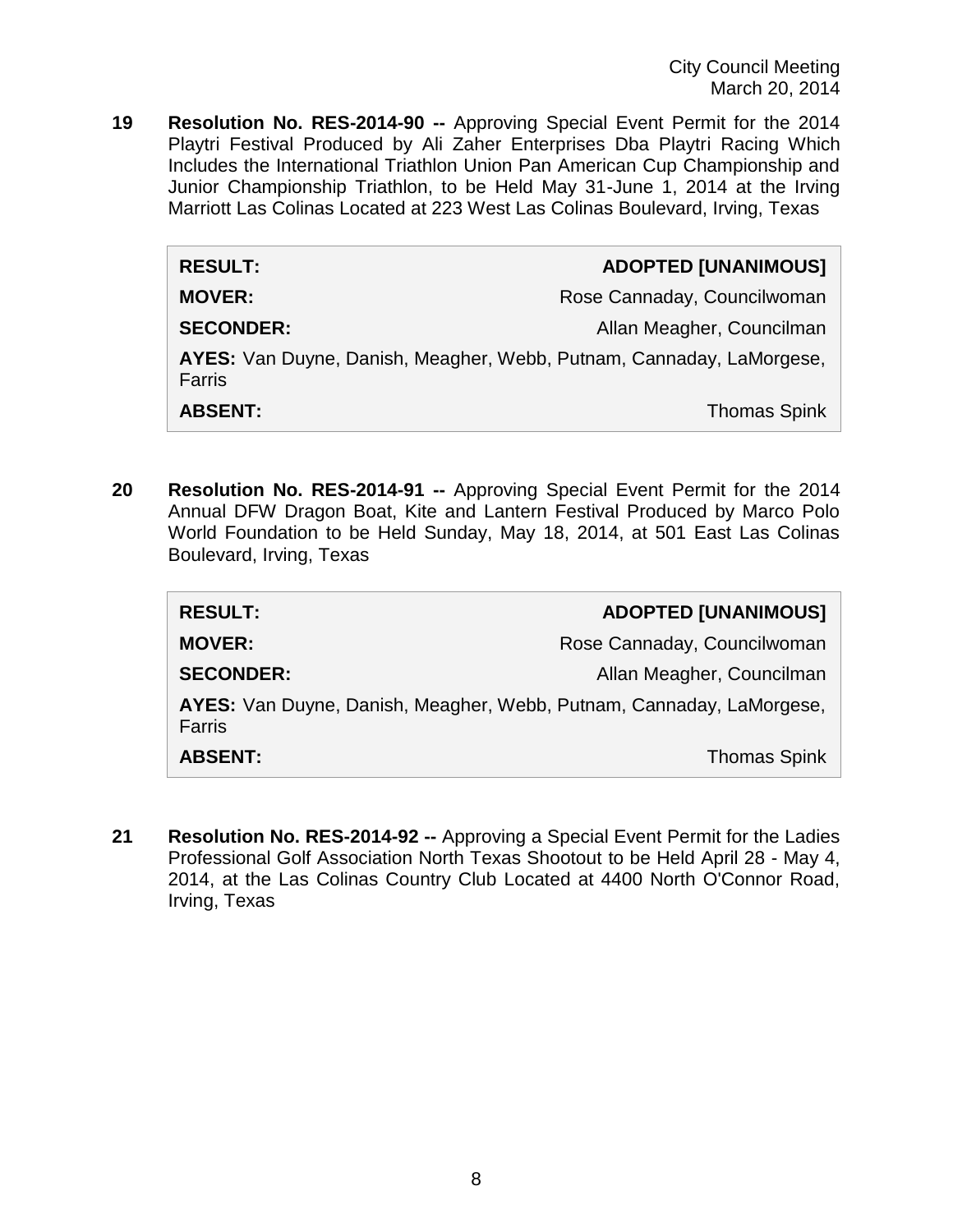| <b>RESULT:</b>                                                                 | <b>ADOPTED [UNANIMOUS]</b>  |
|--------------------------------------------------------------------------------|-----------------------------|
| <b>MOVER:</b>                                                                  | Rose Cannaday, Councilwoman |
| <b>SECONDER:</b>                                                               | Allan Meagher, Councilman   |
| AYES: Van Duyne, Danish, Meagher, Webb, Putnam, Cannaday, LaMorgese,<br>Farris |                             |
| <b>ABSENT:</b>                                                                 | <b>Thomas Spink</b>         |

**22 Resolution No. RES-2014-93 --** Approving the Resolution of Commitment Dedicating Resources to Support the Bid for the 2017 Texas Recreation and Park Society (TRAPS) Institute and EXPO Submitted by the Irving Convention and Visitors Bureau

| <b>RESULT:</b>                                                                 | <b>ADOPTED [UNANIMOUS]</b>  |
|--------------------------------------------------------------------------------|-----------------------------|
| <b>MOVER:</b>                                                                  | Rose Cannaday, Councilwoman |
| <b>SECONDER:</b>                                                               | Allan Meagher, Councilman   |
| AYES: Van Duyne, Danish, Meagher, Webb, Putnam, Cannaday, LaMorgese,<br>Farris |                             |
| <b>ABSENT:</b>                                                                 | <b>Thomas Spink</b>         |

**23 Resolution No. RES-2014-94 --** Approving As-Needed Purchases of Public Safety & Fire House Supplies & Equipment from GT Distributors, Inc., in the Total Estimated Amount of \$150,000.00 through the State of Texas Local Government Statewide Purchasing Cooperative Agreement (BuyBoard)

| <b>RESULT:</b>                                                                 | <b>ADOPTED [UNANIMOUS]</b>  |
|--------------------------------------------------------------------------------|-----------------------------|
| <b>MOVER:</b>                                                                  | Rose Cannaday, Councilwoman |
| <b>SECONDER:</b>                                                               | Allan Meagher, Councilman   |
| AYES: Van Duyne, Danish, Meagher, Webb, Putnam, Cannaday, LaMorgese,<br>Farris |                             |
| <b>ABSENT:</b>                                                                 | <b>Thomas Spink</b>         |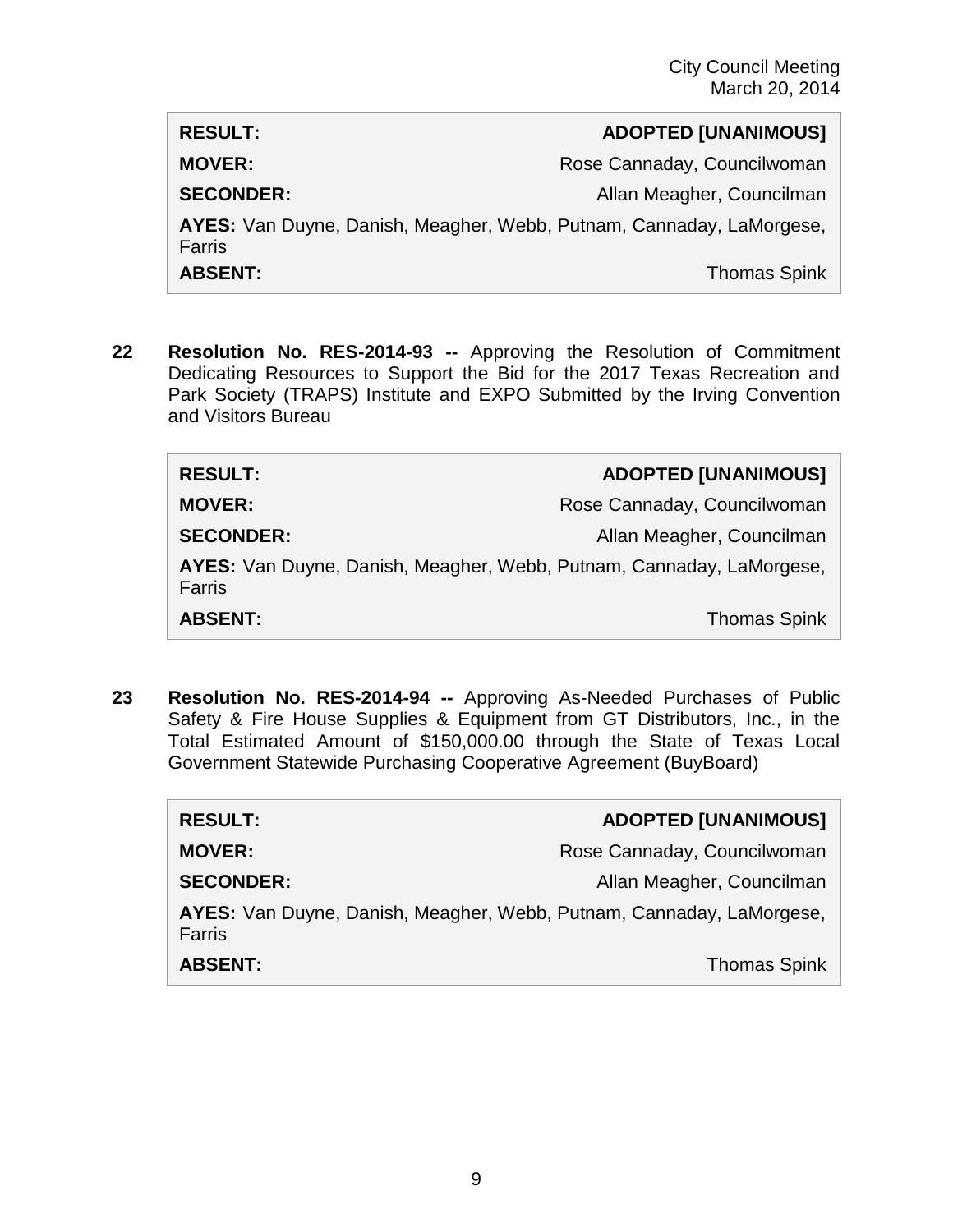**24 Resolution No. RES-2014-95 --** Approving and Accepting the Bid of Epicenter Productions LLC in the Amount of \$64,050.00 for Stage, Sound & Lighting Production for City of Irving Special Events

| <b>RESULT:</b>                                                                 | <b>ADOPTED [UNANIMOUS]</b>  |
|--------------------------------------------------------------------------------|-----------------------------|
| <b>MOVER:</b>                                                                  | Rose Cannaday, Councilwoman |
| <b>SECONDER:</b>                                                               | Allan Meagher, Councilman   |
| AYES: Van Duyne, Danish, Meagher, Webb, Putnam, Cannaday, LaMorgese,<br>Farris |                             |
| <b>ABSENT:</b>                                                                 | <b>Thomas Spink</b>         |

**25 Resolution No. RES-2014-96 --** Renewing the Annual Contract with Progressive Waste Solutions in the Total Estimated Amount of \$69,698.58 To Provide Collection of Containerized Refuse for City Facilities

| <b>RESULT:</b>                                                                 | <b>ADOPTED [UNANIMOUS]</b>  |
|--------------------------------------------------------------------------------|-----------------------------|
| <b>MOVER:</b>                                                                  | Rose Cannaday, Councilwoman |
| <b>SECONDER:</b>                                                               | Allan Meagher, Councilman   |
| AYES: Van Duyne, Danish, Meagher, Webb, Putnam, Cannaday, LaMorgese,<br>Farris |                             |
| <b>ABSENT:</b>                                                                 | <b>Thomas Spink</b>         |

**26 Resolution No. RES-2014-97 --** Approving and Accepting the Bid of Dyna Pak Corporation in the Total Estimated Amount of \$145,800.00 for Polyethylene Refuse and Recycling Bags

| <b>RESULT:</b>                                                                 | <b>ADOPTED [UNANIMOUS]</b>  |
|--------------------------------------------------------------------------------|-----------------------------|
| <b>MOVER:</b>                                                                  | Rose Cannaday, Councilwoman |
| <b>SECONDER:</b>                                                               | Allan Meagher, Councilman   |
| AYES: Van Duyne, Danish, Meagher, Webb, Putnam, Cannaday, LaMorgese,<br>Farris |                             |
| <b>ABSENT:</b>                                                                 | <b>Thomas Spink</b>         |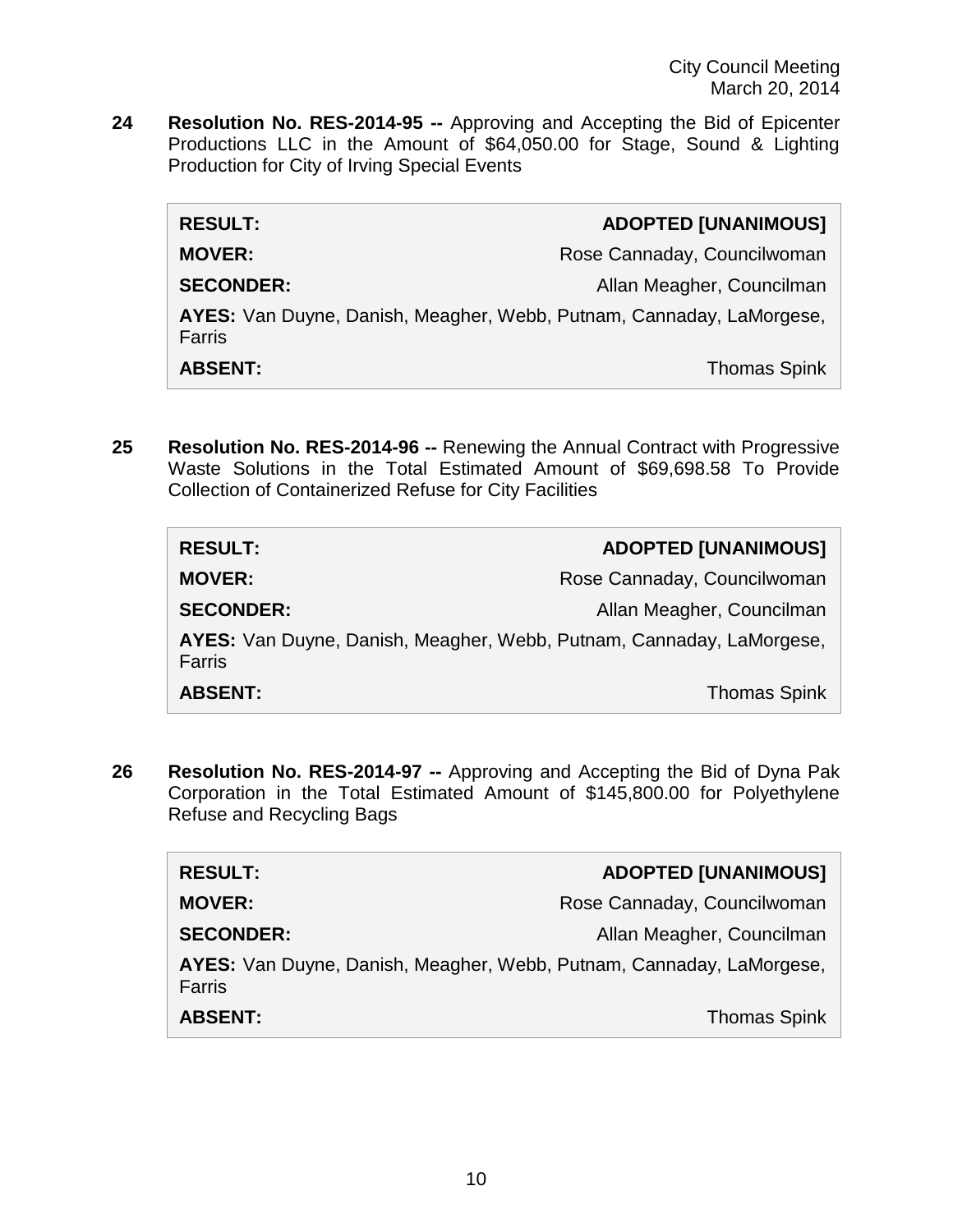City Council Meeting March 20, 2014

**27 Resolution No. RES-2014-98 --** Approving the Purchase from Alliance Bus Group in the Amount of \$66,581.00 for an Aerotech 220 15-Passenger Mini Bus through the Houston-Galveston Area Council of Governments (H-GAC) Interlocal Cooperative Purchasing Program

| <b>RESULT:</b>                                                                 | <b>ADOPTED [UNANIMOUS]</b>  |
|--------------------------------------------------------------------------------|-----------------------------|
| <b>MOVER:</b>                                                                  | Rose Cannaday, Councilwoman |
| <b>SECONDER:</b>                                                               | Allan Meagher, Councilman   |
| AYES: Van Duyne, Danish, Meagher, Webb, Putnam, Cannaday, LaMorgese,<br>Farris |                             |
| <b>ABSENT:</b>                                                                 | <b>Thomas Spink</b>         |

**28 Resolution No. RES-2014-99 --** Renewing the Annual Contracts with Westway Ford and Rush Medium Duty Truck Centers in an Amount Not to Exceed \$400,000.00 for Service Repairs and Optional Body Work for Ford Vehicles

| <b>RESULT:</b>                                                                 | <b>ADOPTED [UNANIMOUS]</b>  |
|--------------------------------------------------------------------------------|-----------------------------|
| <b>MOVER:</b>                                                                  | Rose Cannaday, Councilwoman |
| <b>SECONDER:</b>                                                               | Allan Meagher, Councilman   |
| AYES: Van Duyne, Danish, Meagher, Webb, Putnam, Cannaday, LaMorgese,<br>Farris |                             |
| <b>ABSENT:</b>                                                                 | <b>Thomas Spink</b>         |

**29 Resolution No. RES-2014-100 --** Approving and Accepting the Bid of Knight Renovations, LLC, in the Amount of \$386,325.00 for Restroom Renovations at the Irving Arts Center

| <b>RESULT:</b>                                                                 | <b>ADOPTED [UNANIMOUS]</b>  |
|--------------------------------------------------------------------------------|-----------------------------|
| <b>MOVER:</b>                                                                  | Rose Cannaday, Councilwoman |
| <b>SECONDER:</b>                                                               | Allan Meagher, Councilman   |
| AYES: Van Duyne, Danish, Meagher, Webb, Putnam, Cannaday, LaMorgese,<br>Farris |                             |
| <b>ABSENT:</b>                                                                 | <b>Thomas Spink</b>         |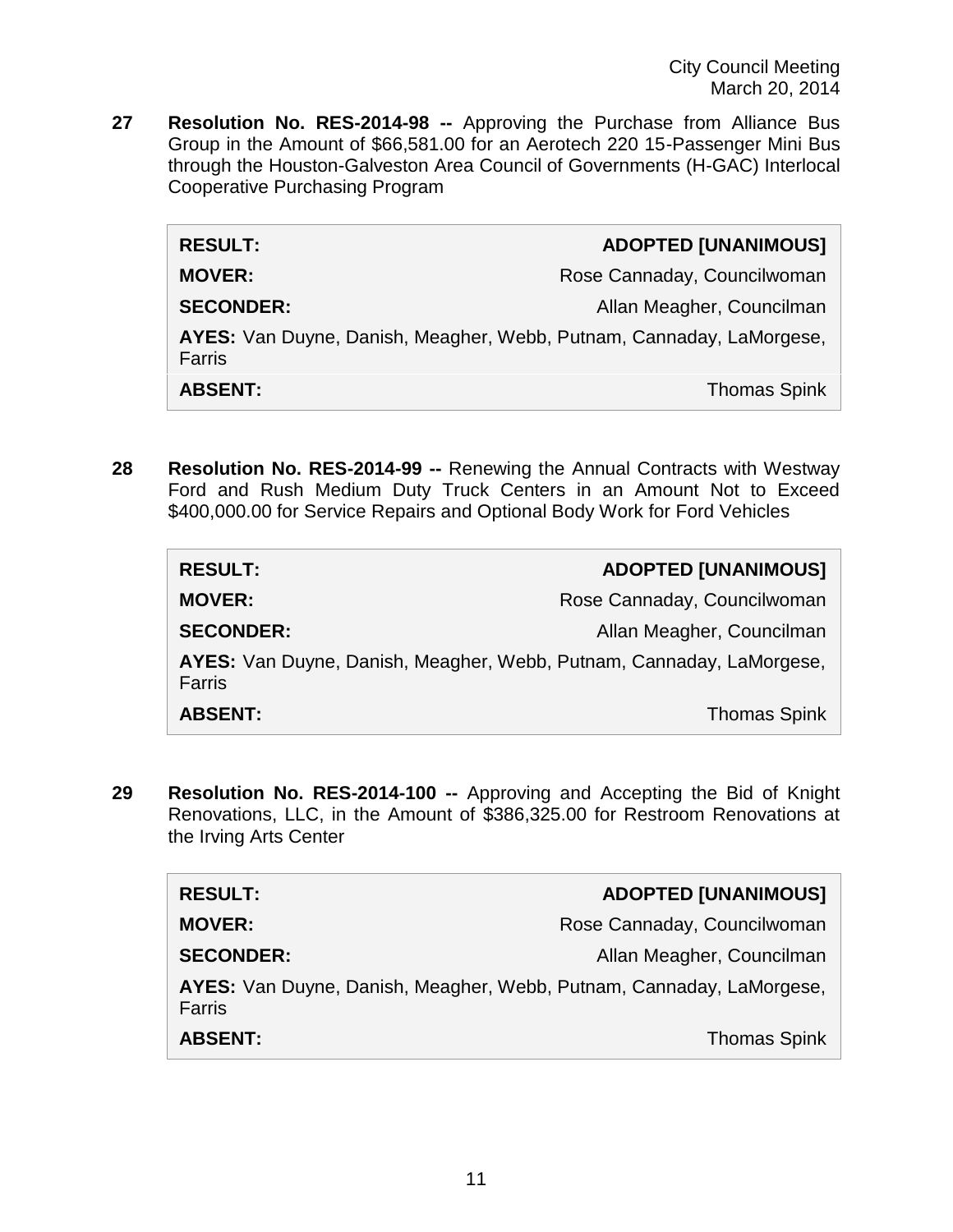#### **INDIVIDUAL CONSIDERATION**

**30 Ordinance No. ORD-2014-9557 --** Public Hearing and Ordinance Accepting and Approving a Service and Assessment Plan and Assessment Roll for Public Improvements for the Parkside Public Improvement District

Mayor Van Duyne opened the public hearing at approximately 7:29 p.m.

No one signed up to speak on this item at tonight's meeting.

Mayor Van Duyne closed the public hearing at approximately 7:29 p.m.

Motioned by Councilman Webb, seconded by Councilwoman Cannaday to Approve an Ordinance Accepting and Approving a Service and Assessment Plan and Assessment Roll for Public Improvements for the Parkside Public Improvement District

Motion approved 7-1.

Councilmember(s) voting in opposition to this motion include: Councilman Putnam

| <b>RESULT:</b>   | <b>ADOPTED [7 TO 1]</b>                                       |
|------------------|---------------------------------------------------------------|
| <b>MOVER:</b>    | Dennis Webb, Councilman                                       |
| <b>SECONDER:</b> | Rose Cannaday, Councilwoman                                   |
| AYES:            | Van Duyne, Danish, Meagher, Webb, Cannaday, LaMorgese, Farris |
| <b>NAYS:</b>     | Joe Putnam                                                    |
| <b>ABSENT:</b>   | <b>Thomas Spink</b>                                           |

**31 Resolution No. RES-2014-101 --** Relating to the Giving of Notice of Intention to Issue City of Irving, Texas Combination Tax and Revenue Certificates of Obligation, Series 2014 in an Amount Not to Exceed \$21,700,000 and Providing an Effective Date

Mayor Van Duyne opened the public hearing at approximately 7:30 p.m.

The following individual(s) signed up to in favor of this item but did not want to speak: Robert Martinez, 535 Northwest Highway #1405, Irving TX Jill Martinez, 535 Northwest Highway #1405, Irving, TX R. Dan Matkin, 505 McCoy, Irving, TX Chris Arrington, 616 Cox Dr., Irving, TX Kimberly Fields, 841 Rockingham Dr., Irving, TX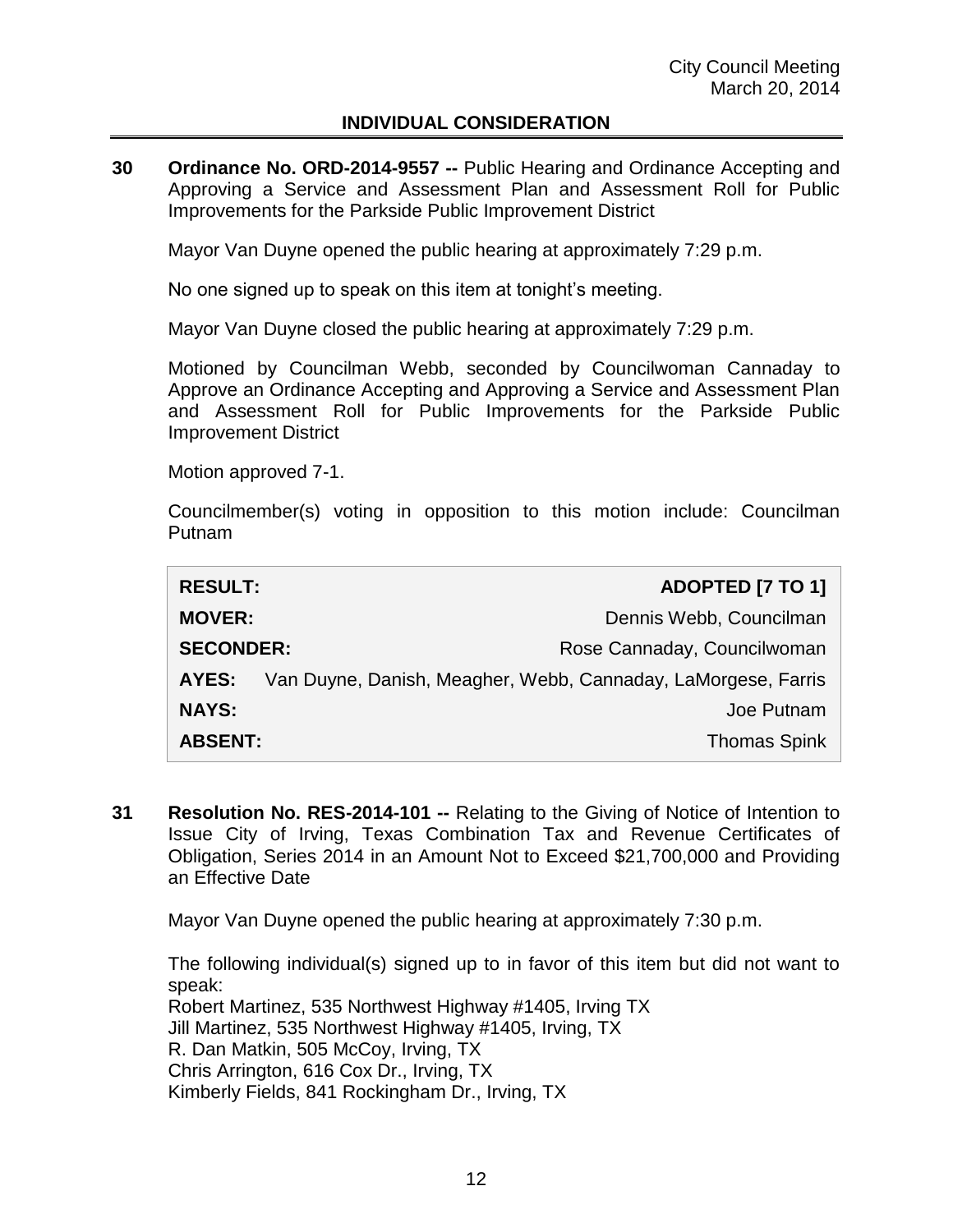Mayor Van Duyne closed the public hearing at approximately 7:30 p.m.

Motioned by Councilwoman Cannaday, seconded by Councilman Meagher to Approve Giving of Notice of Intention to Issue City of Irving, Texas Combination Tax and Revenue Certificates of Obligation, Series 2014 in an Amount Not to Exceed \$21,700,000 and Providing an Effective Date

Motion approved 7-1.

Councilmember(s) voting in opposition to this motion include: Councilman Putnam

| <b>RESULT:</b>   | <b>ADOPTED [7 TO 1]</b>                                       |
|------------------|---------------------------------------------------------------|
| <b>MOVER:</b>    | Rose Cannaday, Councilwoman                                   |
| <b>SECONDER:</b> | Allan Meagher, Councilman                                     |
| AYES:            | Van Duyne, Danish, Meagher, Webb, Cannaday, LaMorgese, Farris |
| <b>NAYS:</b>     | Joe Putnam                                                    |
| <b>ABSENT:</b>   | <b>Thomas Spink</b>                                           |

**32 Resolution No. RES-2014-102 --** Approving, with Conditions, the Conceptual Site Plan Design, Renderings, Selection of Exterior Building Materials, Materials Board, and Construction Budget of the Irving Music Factory

Mayor Van Duyne opened the public hearing at approximately 7:31 p.m.

The following individual(s) signed up to in favor of this item but did not want to speak: Robert Martinez, 535 Northwest Highway #1405, Irving TX Jill Martinez, 535 Northwest Highway #1405, Irving, TX R. Dan Matkin, 505 McCoy, Irving, TX Chris Arrington, 616 Cox Dr., Irving, TX Kimberly Fields, 841 Rockingham Dr., Irving, TX

Mayor Van Duyne closed the public hearing at approximately 7:31 p.m.

Motioned by Councilman Putnam, seconded by Councilman Webb to Approve, with Conditions, the Conceptual Site Plan Design, Renderings, Selection of Exterior Building Materials, Materials Board, and Construction Budget of the Irving Music Factory

Motion passed 7-1.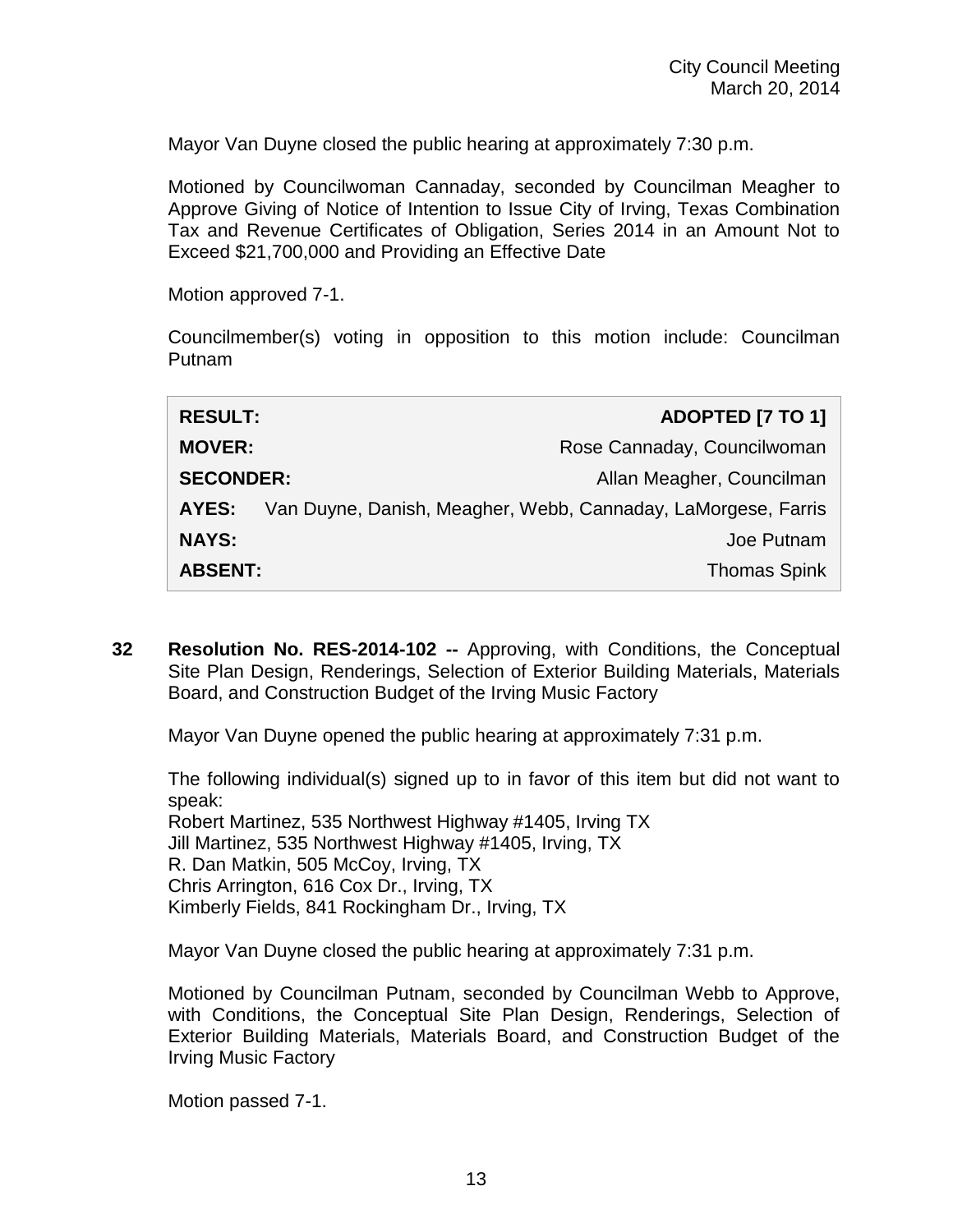Councilmember(s) voting in opposition to this motion include: Councilman LaMorgese

| <b>RESULT:</b>   | ADOPTED [7 TO 1]                                           |
|------------------|------------------------------------------------------------|
| <b>MOVER:</b>    | Joe Putnam, Councilman                                     |
| <b>SECONDER:</b> | Dennis Webb, Councilman                                    |
| AYES:            | Van Duyne, Danish, Meagher, Webb, Putnam, Cannaday, Farris |
| <b>NAYS:</b>     | Brad M. LaMorgese                                          |
| <b>ABSENT:</b>   | <b>Thomas Spink</b>                                        |

**33 Resolution No. RES-2014-103 --** Approving Sign Variance Case #S1403-0028 to Allow Height, Area, Location and Material Variances to Proposed Signs Within the Irving Music Factory - Approximately 16.787 Acres Located North of Fuller Drive and West of West Las Colinas Boulevard - ARK Group of Irving, Inc., Applicant - City of Irving, Owner

Mayor Van Duyne opened the public hearing at approximately 7:32 p.m.

The following individual(s) signed up to in favor of this item but did not want to speak:

Robert Martinez, 535 Northwest Highway #1405, Irving TX Jill Martinez, 535 Northwest Highway #1405, Irving, TX R. Dan Matkin, 505 McCoy, Irving, TX Chris Arrington, 616 Cox Dr., Irving, TX Kimberly Fields, 841 Rockingham Dr., Irving, TX

Mayor Van Duyne closed the public hearing at approximately 7:32 p.m.

Motioned by Councilwoman Cannaday, seconded by Councilman LaMorgese to Approve Sign Variance Case #S1403-0028 to Allow Height, Area, Location and Material Variances to Proposed Signs Within the Irving Music Factory - Approximately 16.787 Acres Located North of Fuller Drive and West of West Las Colinas Boulevard - ARK Group of Irving, Inc., Applicant - City of Irving, Owner

Motion approved 6-2.

Councilmember(s) voting in opposition to this motion include: Councilman Meagher and Councilman Putnam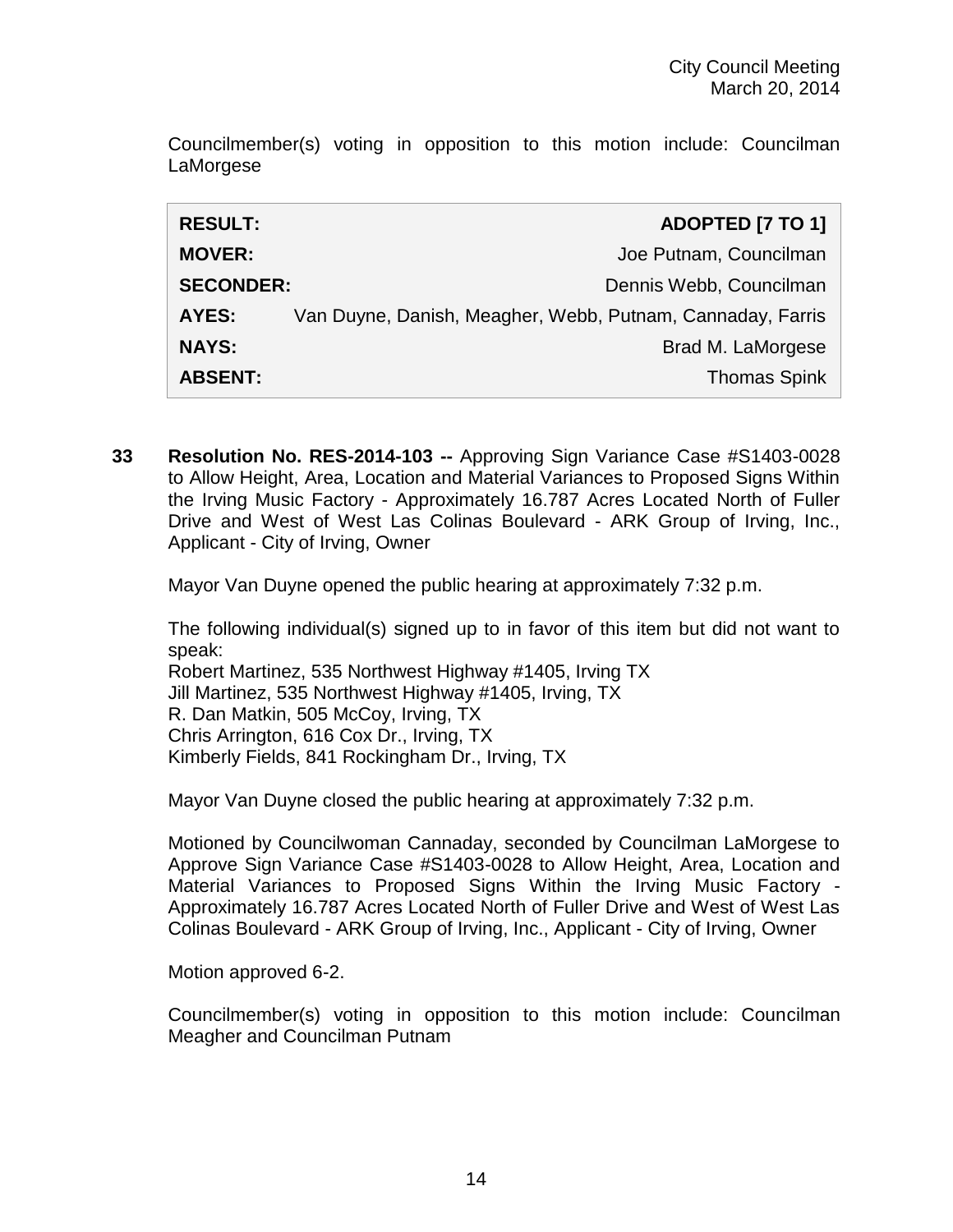| <b>RESULT:</b>   | <b>ADOPTED [6 TO 2]</b>                              |
|------------------|------------------------------------------------------|
| <b>MOVER:</b>    | Rose Cannaday, Councilwoman                          |
| <b>SECONDER:</b> | Brad M. LaMorgese, Councilman                        |
| AYES:            | Van Duyne, Danish, Webb, Cannaday, LaMorgese, Farris |
| <b>NAYS:</b>     | Allan Meagher, Joe Putnam                            |
| <b>ABSENT:</b>   | <b>Thomas Spink</b>                                  |

**34 Resolution No. RES-2014-104 --** Approving Special Sign Permit S1403-0027 to Allow Digital Signs at Various Locations in the Irving Music Factory - Approximately 16.787 Acres Located North of Fuller Drive and West of West Las Colinas Boulevard - ARK Group of Irving, Applicant - City of Irving, Owner

Mayor Van Duyne opened the public hearing at approximately 7:33 p.m.

The following individual(s) signed up to in favor of this item but did not want to speak:

Robert Martinez, 535 Northwest Highway #1405, Irving TX Jill Martinez, 535 Northwest Highway #1405, Irving, TX R. Dan Matkin, 505 McCoy, Irving, TX Chris Arrington, 616 Cox Dr., Irving, TX Kimberly Fields, 841 Rockingham Dr., Irving, TX

Mayor Van Duyne closed the public hearing at approximately 7:33 p.m.

Motioned by Councilman Danish, seconded by Councilwoman Cannaday to Approve Special Sign Permit S1403-0027 to Allow Digital Signs at Various Locations in the Irving Music Factory - Approximately 16.787 Acres Located North of Fuller Drive and West of West Las Colinas Boulevard - ARK Group of Irving, Applicant - City of Irving, Owner

Motion approved 7-1.

Councilmember(s) voting in opposition to this motion include: Councilman Putnam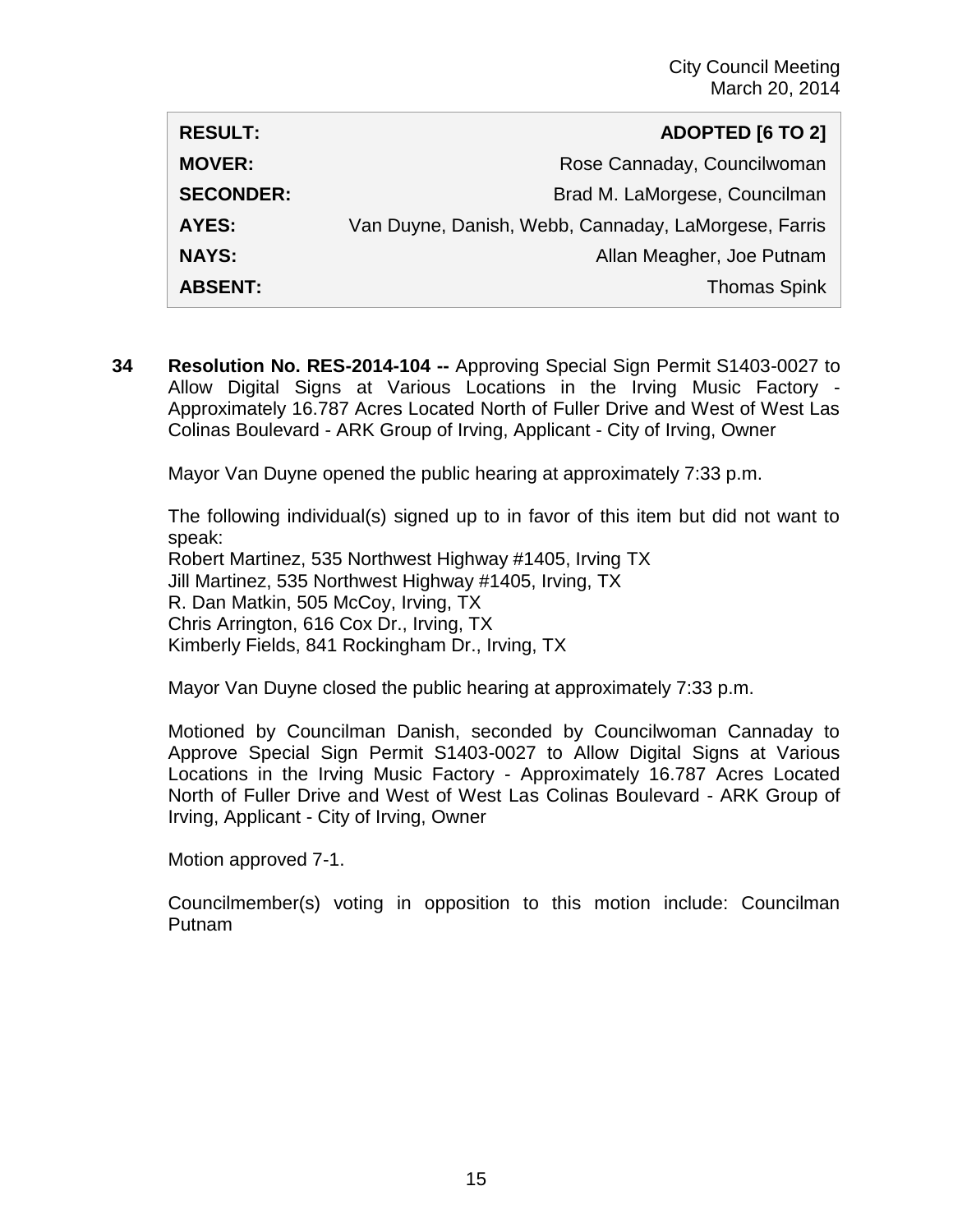| <b>RESULT:</b>   | ADOPTED [7 TO 1]                                              |
|------------------|---------------------------------------------------------------|
| <b>MOVER:</b>    | John C. Danish, Councilman                                    |
| <b>SECONDER:</b> | Rose Cannaday, Councilwoman                                   |
| AYES:            | Van Duyne, Danish, Meagher, Webb, Cannaday, LaMorgese, Farris |
| <b>NAYS:</b>     | Joe Putnam                                                    |
| <b>ABSENT:</b>   | <b>Thomas Spink</b>                                           |

**35 Resolution No. RES-2014-105 --** Approving a General Contractor for the Construction of the Irving Entertainment Center

Mayor Van Duyne opened the public hearing at approximately 7:34 p.m.

The following individual(s) signed up to in favor of this item but did not want to speak:

Robert Martinez, 535 Northwest Highway #1405, Irving TX Jill Martinez, 535 Northwest Highway #1405, Irving, TX R. Dan Matkin, 505 McCoy, Irving, TX Chris Arrington, 616 Cox Dr., Irving, TX Kimberly Fields, 841 Rockingham Dr., Irving, TX

Mayor Van Duyne closed the public hearing at approximately 7:34 p.m.

Motioned by Councilman Webb, seconded by Councilwoman Cannaday to Approve a General Contractor for the Construction of the Irving Entertainment **Center** 

| <b>RESULT:</b>                                                                 | <b>ADOPTED [UNANIMOUS]</b>  |
|--------------------------------------------------------------------------------|-----------------------------|
| <b>MOVER:</b>                                                                  | Dennis Webb, Councilman     |
| <b>SECONDER:</b>                                                               | Rose Cannaday, Councilwoman |
| AYES: Van Duyne, Danish, Meagher, Webb, Putnam, Cannaday, LaMorgese,<br>Farris |                             |
| <b>ABSENT:</b>                                                                 | <b>Thomas Spink</b>         |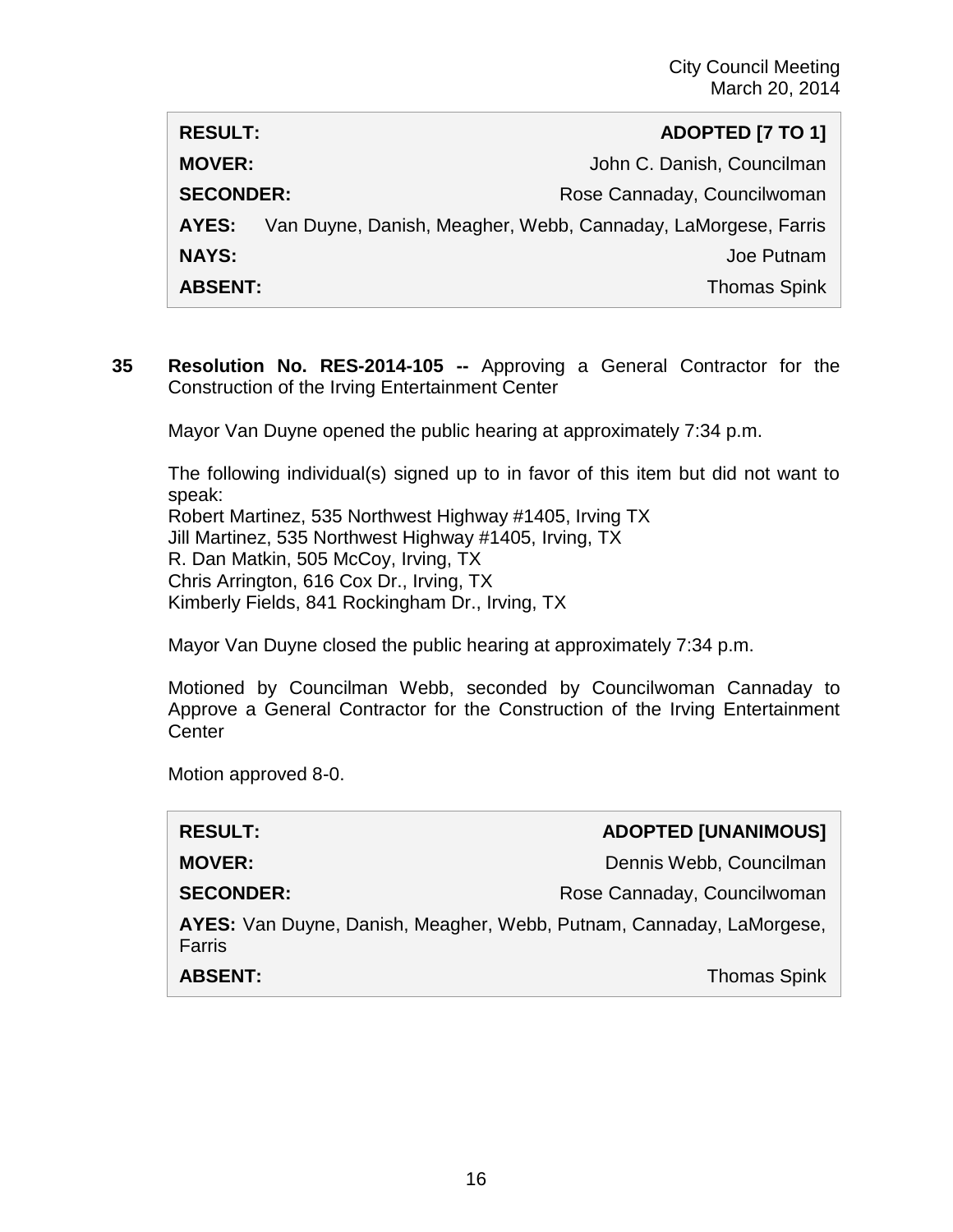**36 Ordinance No. ORD-2014-9558 --** Amending Chapter 16G, "Irving Entertainment Center and Hotel Project Admissions Tax," of The Code of Civil and Criminal Ordinances of the City of Irving, Texas

Mayor Van Duyne opened the public hearing at approximately 7:35 p.m.

The following individual(s) signed up to in favor of this item but did not want to speak:

Robert Martinez, 535 Northwest Highway #1405, Irving TX Jill Martinez, 535 Northwest Highway #1405, Irving, TX R. Dan Matkin, 505 McCoy, Irving, TX Chris Arrington, 616 Cox Dr., Irving, TX Kimberly Fields, 841 Rockingham Dr., Irving, TX

Mayor Van Duyne closed the public hearing at approximately 7:35 p.m.

Motioned by Councilwoman Cannaday, seconded by Councilman Meagher to Amend Chapter 16G, "Irving Entertainment Center and Hotel Project Admissions Tax," of The Code of Civil and Criminal Ordinances of the City of Irving, Texas

Motion approved 7-1.

Councilmember(s) voting in opposition to this motion include: Councilman LaMorgese

| <b>RESULT:</b>   | ADOPTED [7 TO 1]                                           |
|------------------|------------------------------------------------------------|
| <b>MOVER:</b>    | Rose Cannaday, Councilwoman                                |
| <b>SECONDER:</b> | Allan Meagher, Councilman                                  |
| <b>AYES:</b>     | Van Duyne, Danish, Meagher, Webb, Putnam, Cannaday, Farris |
| <b>NAYS:</b>     | Brad M. LaMorgese                                          |
| <b>ABSENT:</b>   | <b>Thomas Spink</b>                                        |

**37 Ordinance No. ORD-2014-9559 --** Repealing Chapter 16H, "Irving Entertainment Center and Hotel Project Parking Tax," of The Code of Civil and Criminal Ordinances of the City of Irving, Texas

Mayor Van Duyne opened the public hearing at approximately 7:35 p.m.

The following individual(s) signed up to in favor of this item but did not want to speak:

Robert Martinez, 535 Northwest Highway #1405, Irving TX Jill Martinez, 535 Northwest Highway #1405, Irving, TX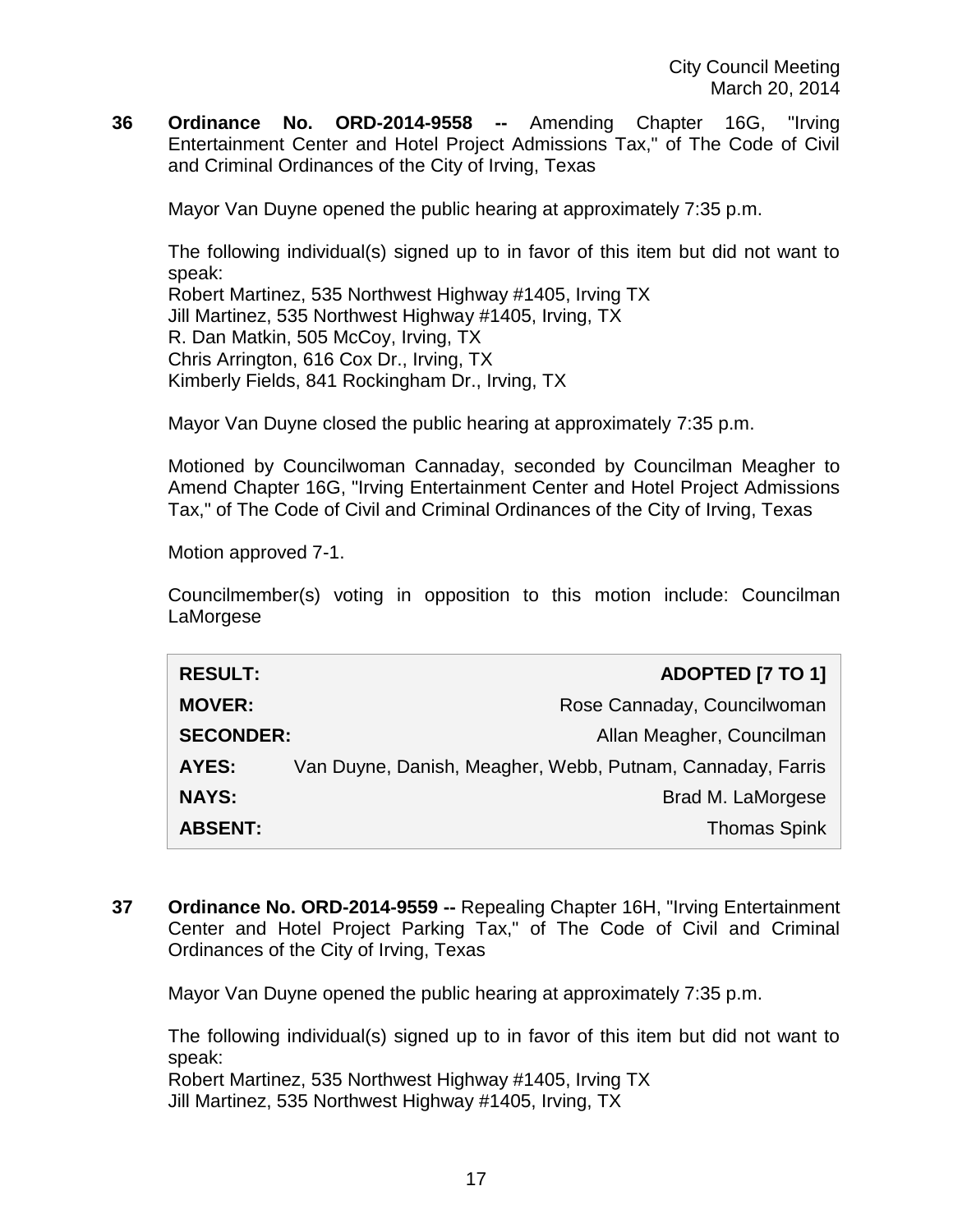R. Dan Matkin, 505 McCoy, Irving, TX Chris Arrington, 616 Cox Dr., Irving, TX Kimberly Fields, 841 Rockingham D.r, Irving, TX

Mayor Van Duyne closed the public hearing at approximately 7:35 p.m.

Motioned by Councilman Danish, seconded by Councilwoman Cannday to Repeal Chapter 16H, "Irving Entertainment Center and Hotel Project Parking Tax," of The Code of Civil and Criminal Ordinances of the City of Irving, Texas

Motion approved 7-1.

Councilmember(s) voting in opposition to this motion include: Councilman LaMorgese

| <b>RESULT:</b>   | ADOPTED [7 TO 1]                                           |
|------------------|------------------------------------------------------------|
| <b>MOVER:</b>    | John C. Danish, Councilman                                 |
| <b>SECONDER:</b> | Rose Cannaday, Councilwoman                                |
| AYES:            | Van Duyne, Danish, Meagher, Webb, Putnam, Cannaday, Farris |
| <b>NAYS:</b>     | Brad M. LaMorgese                                          |
| <b>ABSENT:</b>   | <b>Thomas Spink</b>                                        |

**38 Resolution No. RES-2014-106 --** Approving Use of \$1.6 Million in Existing Venue Project Funds for Entertainment Center Construction Costs

Mayor Van Duyne opened the public hearing at approximately 7:36 p.m.

The following individual(s) signed up to in favor of this item but did not want to speak: Robert Martinez, 535 Northwest Highway #1405, Irving TX Jill Martinez, 535 Northwest Highway #1405, Irving, TX R. Dan Matkin, 505 McCoy, Irving, TX Chris Arrington, 616 Cox Dr., Irving, TX Kimberly Fields, 841 Rockingham Dr., Irving, TX

Mayor Van Duyne closed the public hearing at approximately 7:36 p.m.

Motioned by Councilwoman Cannaday, seconded by Councilman Meagher to Approve Use of \$1.6 Million in Existing Venue Project Funds for Entertainment Center Construction Costs

Motion approved 6-2.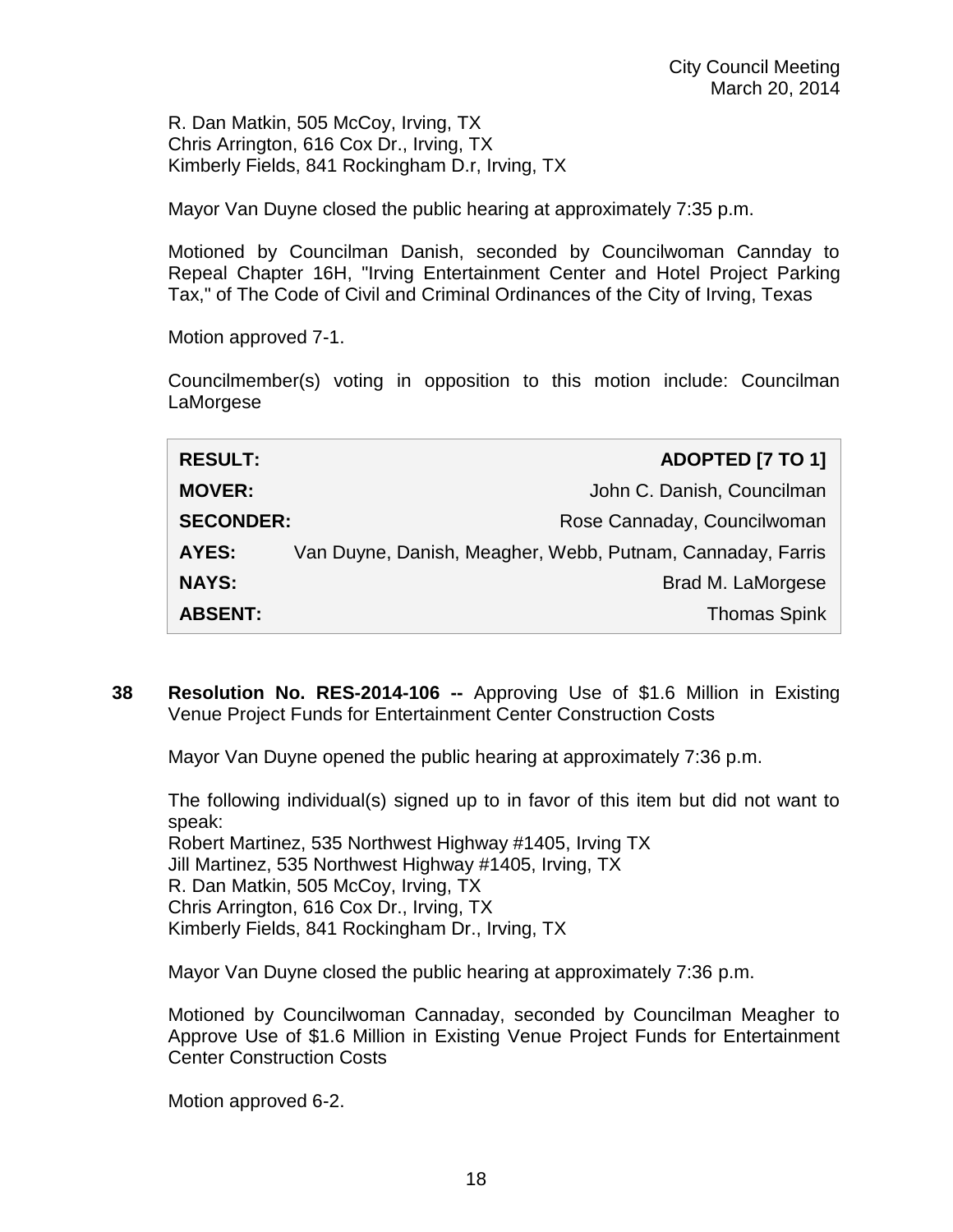Councilmember(s) voting in opposition to this motion include: Mayor Van Duyne and Councilman LaMorgese

| <b>RESULT:</b>   | <b>ADOPTED [6 TO 2]</b>                         |
|------------------|-------------------------------------------------|
| <b>MOVER:</b>    | Rose Cannaday, Councilwoman                     |
| <b>SECONDER:</b> | Allan Meagher, Councilman                       |
| <b>AYES:</b>     | Danish, Meagher, Webb, Putnam, Cannaday, Farris |
| <b>NAYS:</b>     | Beth Van Duyne, Brad M. LaMorgese               |
| <b>ABSENT:</b>   | <b>Thomas Spink</b>                             |

**39 Resolution No. RES-2014-75 --** Approving an Agreement for Marketing and Economic Incentives Related to the Texas Wild 2014 World Team Tennis Season - Between the City of Irving and the Kansas City Explorers, Inc. in the Amount of \$150,000

Mayor Van Duyne opened the public hearing at approximately 7:37 p.m.

No one signed up to speak at tonight's meeting under this item.

Mayor Van Duyne closed the public hearing at approximately 7:37 p.m.

Motioned by Councilman Lamorgese, seconded by Councilman Farris to Approve an Agreement for Marketing and Economic Incentives Related to the Texas Wild 2014 World Team Tennis Season - Between the City of Irving and the Kansas City Explorers, Inc. In the Amount of \$150,000

Motion approved 6-2.

Councilmember(s) voting in opposition to this motion include: Councilman Meagher and Councilwoman Cannaday

| <b>RESULT:</b>   | <b>ADOPTED [6 TO 2]</b>                            |
|------------------|----------------------------------------------------|
| <b>MOVER:</b>    | Brad M. LaMorgese, Councilman                      |
| <b>SECONDER:</b> | Gerald Farris, Councilman                          |
| AYES:            | Van Duyne, Danish, Webb, Putnam, LaMorgese, Farris |
| <b>NAYS:</b>     | Allan Meagher, Rose Cannaday                       |
| <b>ABSENT:</b>   | <b>Thomas Spink</b>                                |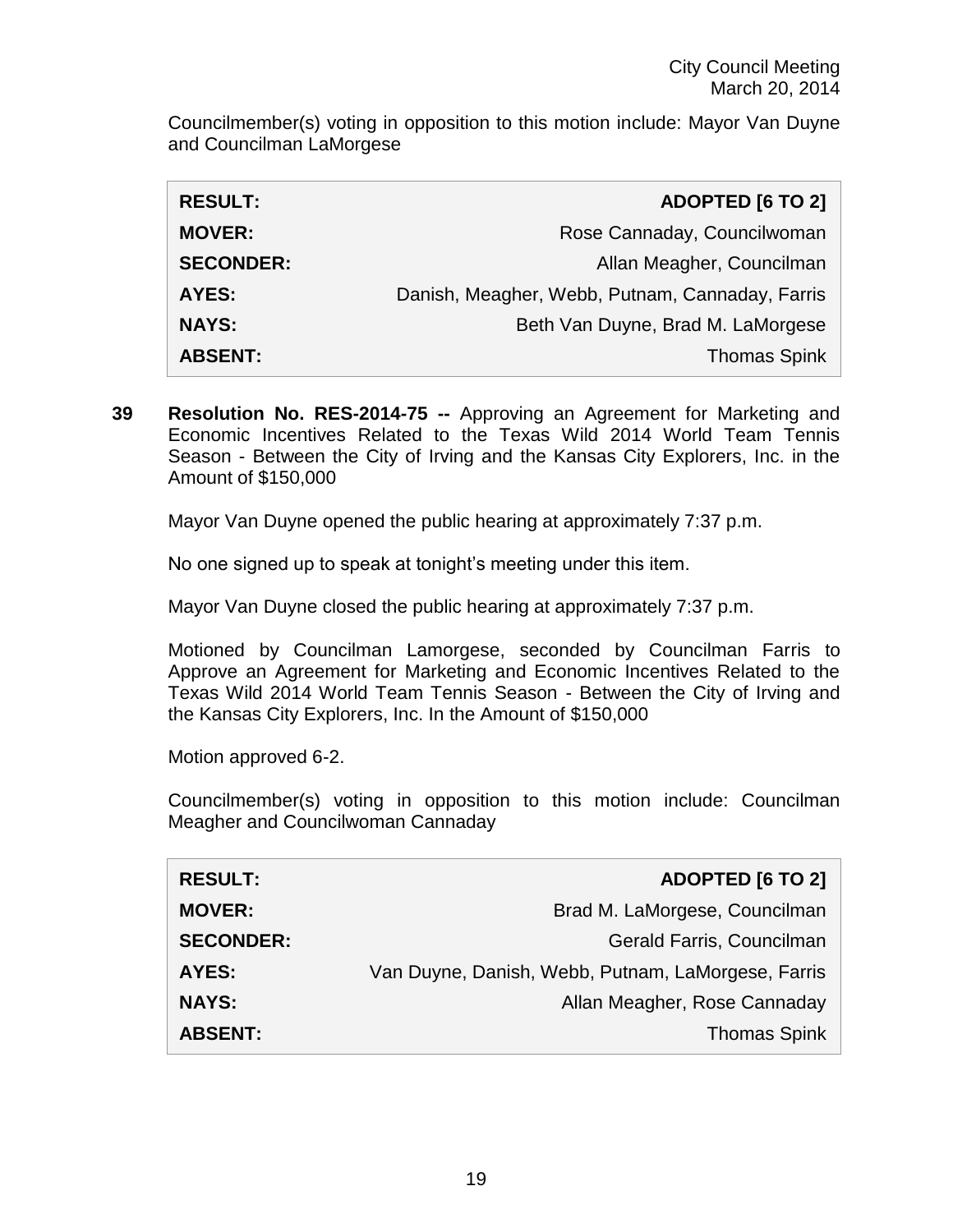**40 Resolution No. RES-2014-107 --** Approving Interim City Manager Employment Agreement with Stephen W. McCullough for a Term Not to Exceed September 30, 2014

Mayor Van Duyne opened the public hearing at approximately 7:38 p.m.

The following individual(s) signed up to in favor of this item but did not want to speak:

Jill Martinez, 535 Northwest Highway #1405, Irving, TX Chris Arrington, 616 Cox Dr, Irving, TX Jack Spurlock, 1546 W. Pioneer, Irving, TX Robert Martinez, 535 Northwest Highway #1405, Irving TX Kimberly Fields, 841 Rockingham Dr., Irving, TX

Mayor Van Duyne closed the public hearing at approximately 7:38 p.m.

Motioned by Councilwoman Cannaday, seconded by Councilman Meagher to Approve Interim City Manager Employment Agreement with Stephen W. McCullough for a Term Not to Exceed September 30, 2014

Motion approved 8-0.

| <b>RESULT:</b>                                                                 | <b>ADOPTED [UNANIMOUS]</b>  |
|--------------------------------------------------------------------------------|-----------------------------|
| <b>MOVER:</b>                                                                  | Rose Cannaday, Councilwoman |
| <b>SECONDER:</b>                                                               | Allan Meagher, Councilman   |
| AYES: Van Duyne, Danish, Meagher, Webb, Putnam, Cannaday, LaMorgese,<br>Farris |                             |
| <b>ABSENT:</b>                                                                 | <b>Thomas Spink</b>         |

**41 Resolution No. RES-2014-108 --** Approving a Professional Services Agreement Between the City of Irving and Public Werks, Inc., for Transitional Consultant Services

Mayor Van Duyne opened the public hearing at approximately 7:38 p.m.

The following individual(s) signed up to in favor of this item but did not want to speak:

Robert Martinez, 535 Northwest Highway #1405, Irving TX Kimberly Fields, 841 Rockingham Dr., Irving, TX

Mayor Van Duyne closed the public hearing at approximately 7:38 p.m.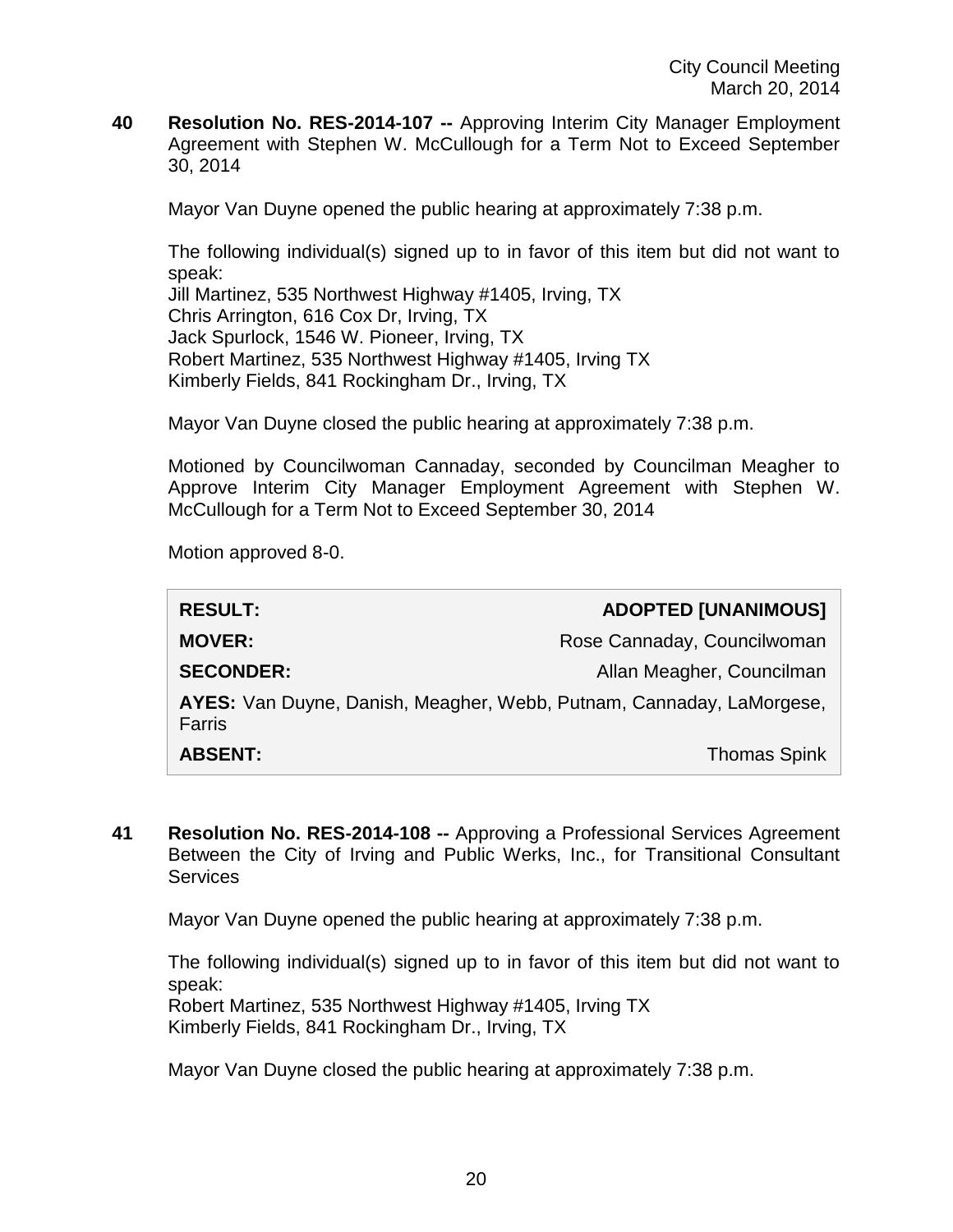Motioned by Councilwoman Cannaday, seconded by Councilman Meagher to Approve Interim City Manager Employment Agreement with Stephen W. McCullough for a Term Not to Exceed September 30, 2014

Motion approved 8-0.

| <b>RESULT:</b>                                                                 | <b>ADOPTED [UNANIMOUS]</b>  |
|--------------------------------------------------------------------------------|-----------------------------|
| <b>MOVER:</b>                                                                  | Rose Cannaday, Councilwoman |
| <b>SECONDER:</b>                                                               | Allan Meagher, Councilman   |
| AYES: Van Duyne, Danish, Meagher, Webb, Putnam, Cannaday, LaMorgese,<br>Farris |                             |
| <b>ABSENT:</b>                                                                 | <b>Thomas Spink</b>         |

### **42 Ordinance No. ORD-2014-9560 --** Budget Adjustment #2 to the 2013-14 Fiscal Year Budget

Mayor Van Duyne opened the public hearing at approximately 7:38 p.m.

No one signed up to speak on this item at tonight's meeting.

Mayor Van Duyne closed the public hearing at approximately 7:39 p.m.

Motioned by Councilman Webb, seconded by Councilman Farris to Approve Budget Adjustment #2 to the 2013-14 Fiscal Year Budget

Motion approved 7-1.

Councilmember(s) voting in opposition to this motion include: Mayor Van Duyne

| <b>RESULT:</b>   | ADOPTED [7 TO 1]                                           |
|------------------|------------------------------------------------------------|
| <b>MOVER:</b>    | Dennis Webb, Councilman                                    |
| <b>SECONDER:</b> | Gerald Farris, Councilman                                  |
| AYES:            | Danish, Meagher, Webb, Putnam, Cannaday, LaMorgese, Farris |
| <b>NAYS:</b>     | Beth Van Duyne                                             |
| <b>ABSENT:</b>   | <b>Thomas Spink</b>                                        |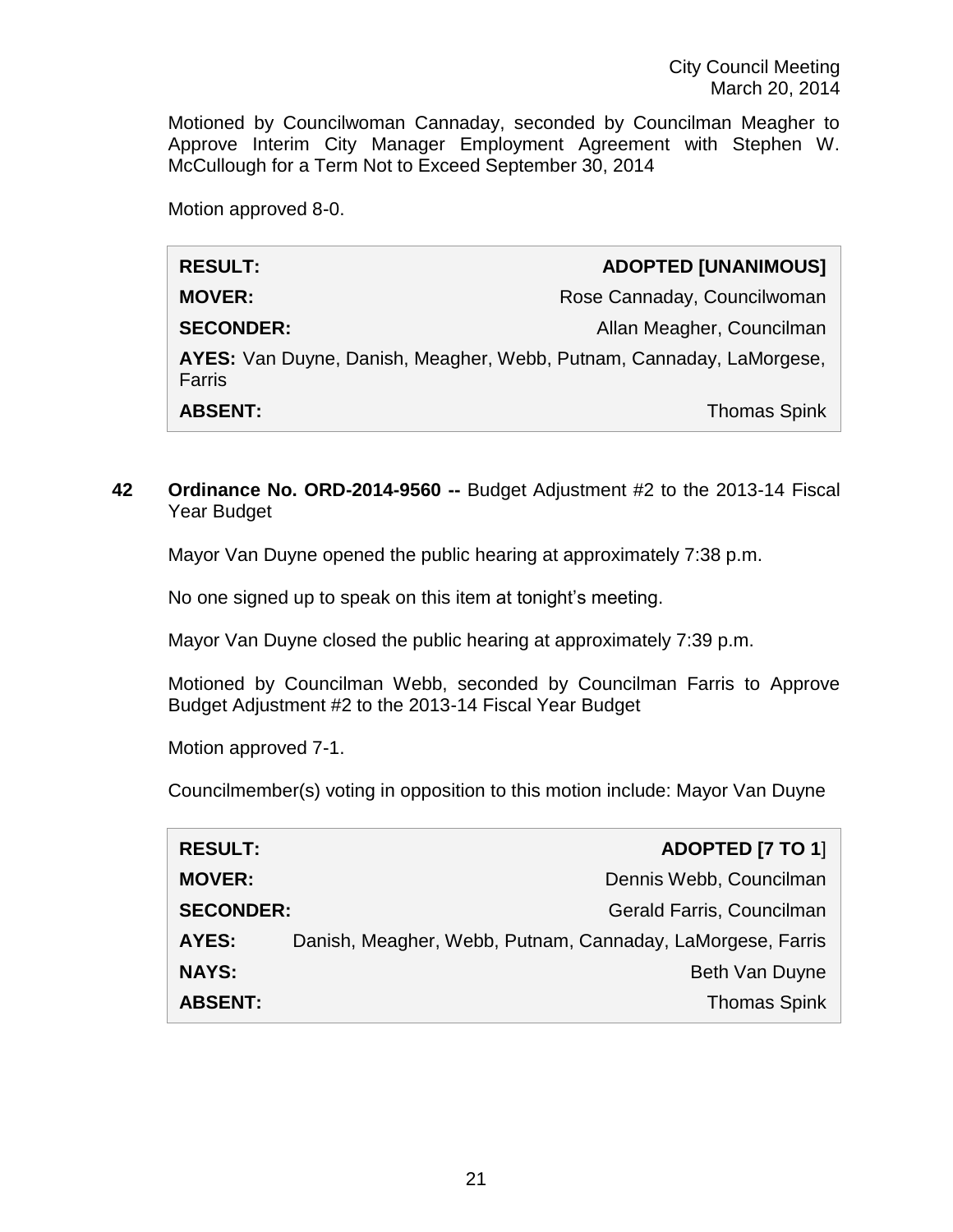#### **ZONING CASES AND COMPANION ITEMS**

**43 Ordinance No. ORD-2014-9561 --** Zoning Case #ZC12-0067 - Granting S-P-2 (Generalized Site Plan) for R-6 (Single Family) Uses - Approximately 0.22 Acres Located at 2613 Twin Post Court - Dora Irma Aguirre, Applicant/Owner

Mayor Van Duyne opened the public hearing at approximately 7:40 p.m.

No one signed up to speak on this item at tonight's meeting.

Mayor Van Duyne closed the public hearing at approximately 7:40 p.m.

Motioned by Councilman Danish, seconded by Councilman Farris to approve Zoning Case #ZC12-0067 - Granting S-P-2 (Generalized Site Plan) for R-6 (Single Family) Uses - Approximately 0.22 Acres Located at 2613 Twin Post Court - Dora Irma Aguirre, Applicant/Owner

Motion approved 8-0.

| <b>RESULT:</b>                                                                 | <b>ADOPTED [UNANIMOUS]</b> |
|--------------------------------------------------------------------------------|----------------------------|
| <b>MOVER:</b>                                                                  | John C. Danish, Councilman |
| <b>SECONDER:</b>                                                               | Gerald Farris, Councilman  |
| AYES: Van Duyne, Danish, Meagher, Webb, Putnam, Cannaday, LaMorgese,<br>Farris |                            |
| <b>ABSENT:</b>                                                                 | <b>Thomas Spink</b>        |

**44 Ordinance No. ORD-2014-9562 --** Zoning Case #ZC13-0045 - Granting S-P-1 (Detailed Site Plan) for R-AB (Restaurant with the Attendant Accessory Use of the Sale of Alcoholic Beverages for On-Premises Consumption), Hotel and Related Uses - Approximately 4.4 Acres Located at the Northeast Corner of West Las Colinas Boulevard and Lake Carolyn Parkway - Valencia Development Corporation, Applicant - FRAM/Tract 10 Properties, L.P., Owner

Mayor Van Duyne opened the public hearing at approximately 7:40 p.m.

No one signed up to speak on this item at tonight's meeting.

Mayor Van Duyne closed the public hearing at approximately 7:40 p.m.

Motioned by Councilman Farris, seconded by Councilman Webb to approve Zoning Case #ZC13-0045 - Granting S-P-1 (Detailed Site Plan) for R-AB (Restaurant with the Attendant Accessory Use of the Sale of Alcoholic Beverages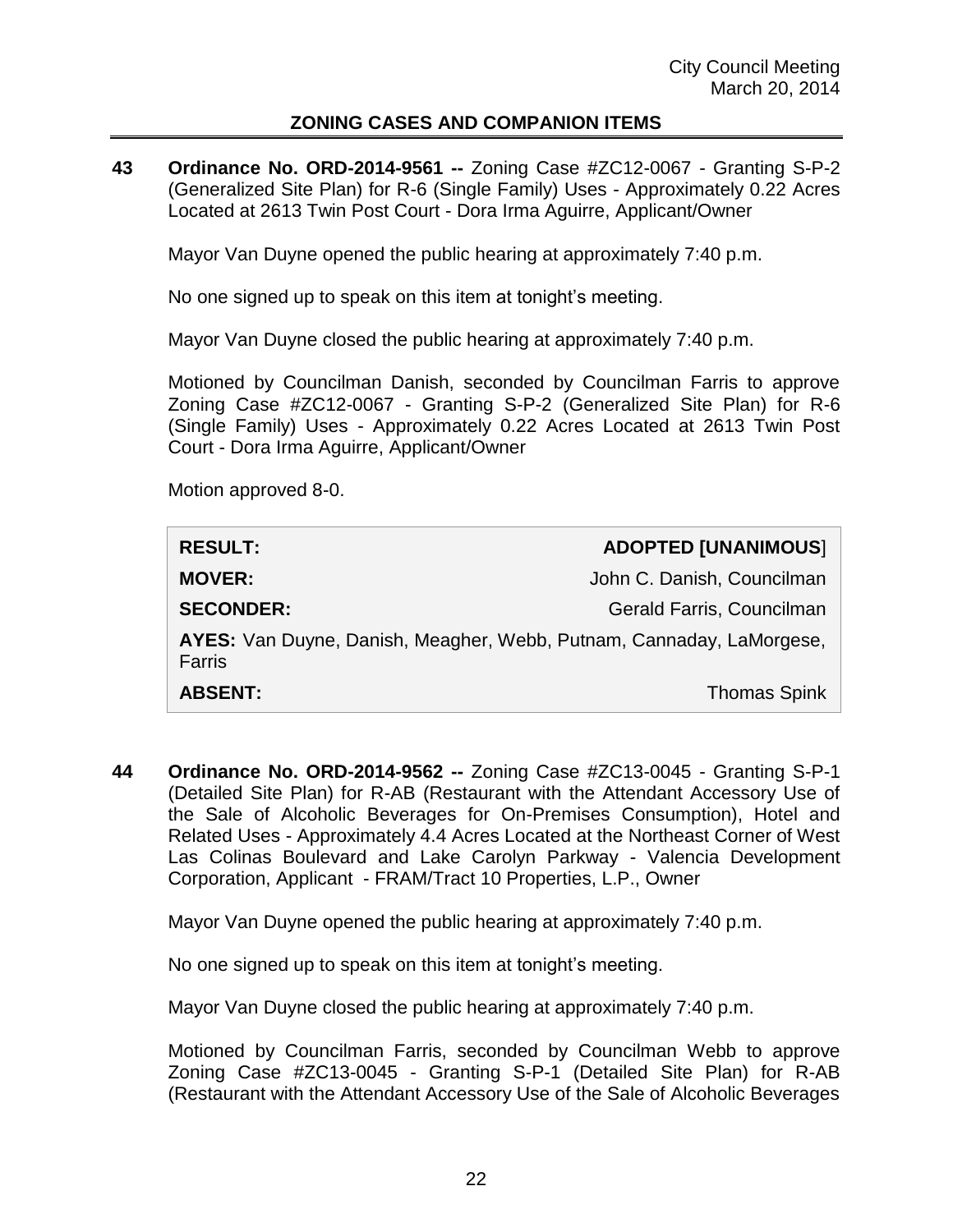for On-Premises Consumption), Hotel and Related Uses - Approximately 4.4 Acres Located at the Northeast Corner of West Las Colinas Boulevard and Lake Carolyn Parkway - Valencia Development Corporation, Applicant - FRAM/Tract 10 Properties, L.P., Owner

Motion approved 8-0.

| <b>RESULT:</b>                                                                 | <b>ADOPTED [UNANIMOUS]</b> |
|--------------------------------------------------------------------------------|----------------------------|
| <b>MOVER:</b>                                                                  | Gerald Farris, Councilman  |
| <b>SECONDER:</b>                                                               | Dennis Webb, Councilman    |
| AYES: Van Duyne, Danish, Meagher, Webb, Putnam, Cannaday, LaMorgese,<br>Farris |                            |
| <b>ABSENT:</b>                                                                 | <b>Thomas Spink</b>        |

**45 Ordinance No. ORD-2014-9563 --** Zoning Case #ZC14-0004 - Granting S-P-2 (Generalized Site Plan) for ML-20 (Light Industrial) and Outside Sales, Storage and Display of Rental Equipment Uses Including Variances to Sections 15-11 and 15-15 of the Fence Ordinance to Allow a Fence that is Taller Than Four Feet in the Front Yard Setback and to Allow a Fence that is Electrically Charged - Approximately 2.68 Acres Located at 1350 South Walton Walker Boulevard - Electric Guard Dog, Applicant - United Rentals, Owner

Mayor Van Duyne opened the public hearing at approximately 7:41 p.m.

No one signed up to speak on this item at tonight's meeting.

Mayor Van Duyne closed the public hearing at approximately 7:41 p.m.

Motioned by Councilman Webb, seconded by Councilman Farris to approve Zoning Case #ZC14-0004 - Granting S-P-2 (Generalized Site Plan) for ML-20 (Light Industrial) and Outside Sales, Storage and Display of Rental Equipment Uses Including Variances to Sections 15-11 and 15-15 of the Fence Ordinance to Allow a Fence that is Taller Than Four Feet in the Front Yard Setback and to Allow a Fence that is Electrically Charged - Approximately 2.68 Acres Located at 1350 South Walton Walker Boulevard - Electric Guard Dog, Applicant - United Rentals, Owner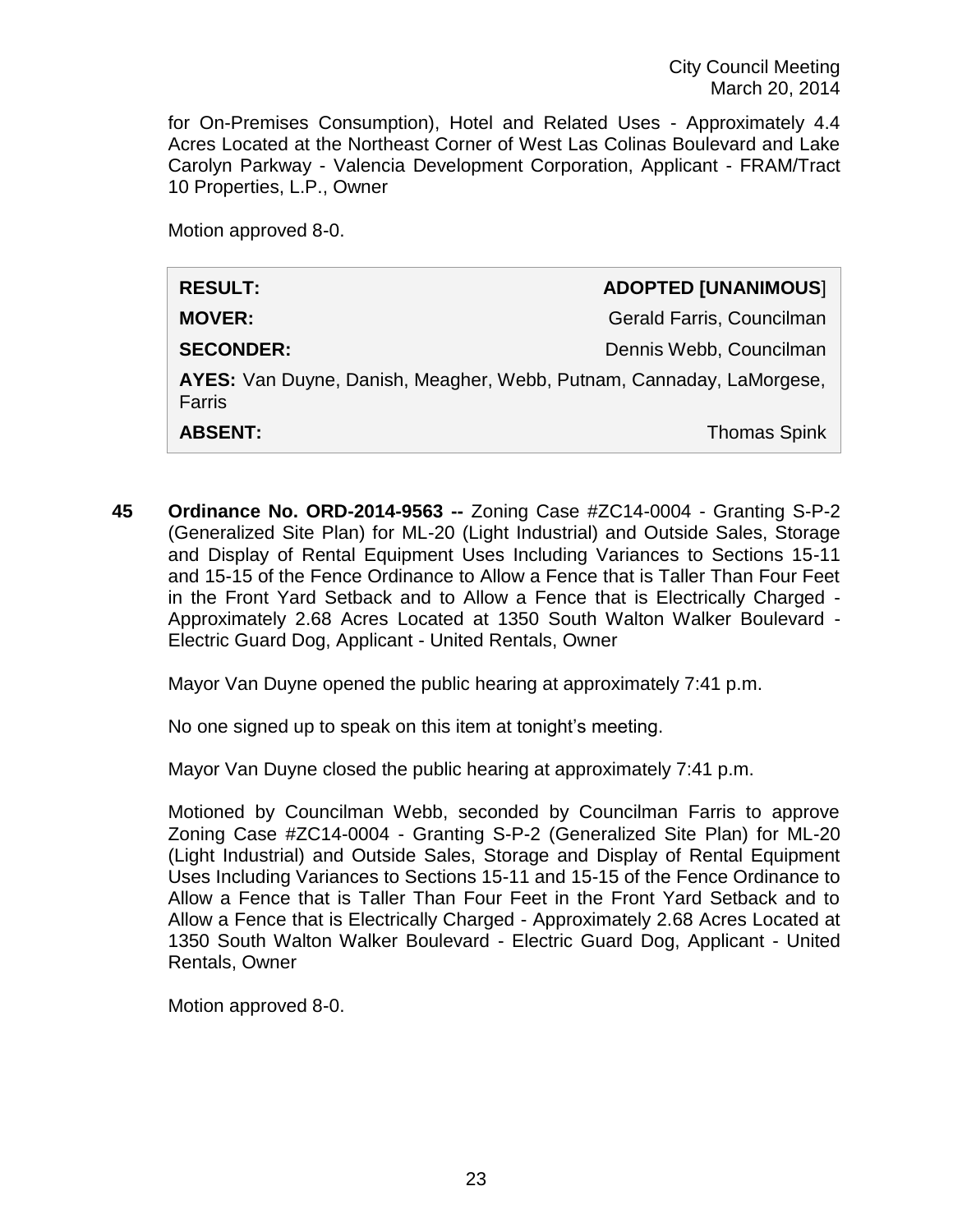#### **RESULT: ADOPTED [UNANIMOUS**]

**MOVER: Dennis Webb, Councilman** 

**SECONDER:** Gerald Farris, Councilman

**AYES:** Van Duyne, Danish, Meagher, Webb, Putnam, Cannaday, LaMorgese, Farris

**ABSENT:** Thomas Spink

## **APPOINTMENTS AND REPORTS**

#### **46 Resolution No. RES-2014-109 --** Confirming the Appointment of Victor Conley as Fire Chief

The following individual(s) signed up to speak in favor of this item: James Baker, 2724 Lake Gardens Dr, Irving, TX Wally Banks, 3413 Briarcliff Ct. S, Irving, TX Christina Winters Gears, 3716 Santiago, Irving, TX Loren Byers, 918 E. Tanglewood Dr, Irving, TX

The following individual(s) signed up in favor of this item but did not want to speak:

Jill Martinez, 535 Northwest Highway #1405, Irving TX Jack Spurlock, 1546 W. Pioneer, Irving, TX Robert Martinez, 535 Northwest Highway #1405, Irving TX

Motion by Councilman Meagher, seconded by Councilwoman Cannaday to Confirm the Appointment of Victor Conley as Fire Chief

| <b>RESULT:</b>                                                                        | <b>ADOPTED [UNANIMOUS]</b>  |
|---------------------------------------------------------------------------------------|-----------------------------|
| <b>MOVER:</b>                                                                         | Allan Meagher, Councilman   |
| <b>SECONDER:</b>                                                                      | Rose Cannaday, Councilwoman |
| AYES: Van Duyne, Danish, Meagher, Webb, Putnam, Cannaday, LaMorgese,<br><b>Farris</b> |                             |
| <b>ABSENT:</b>                                                                        | <b>Thomas Spink</b>         |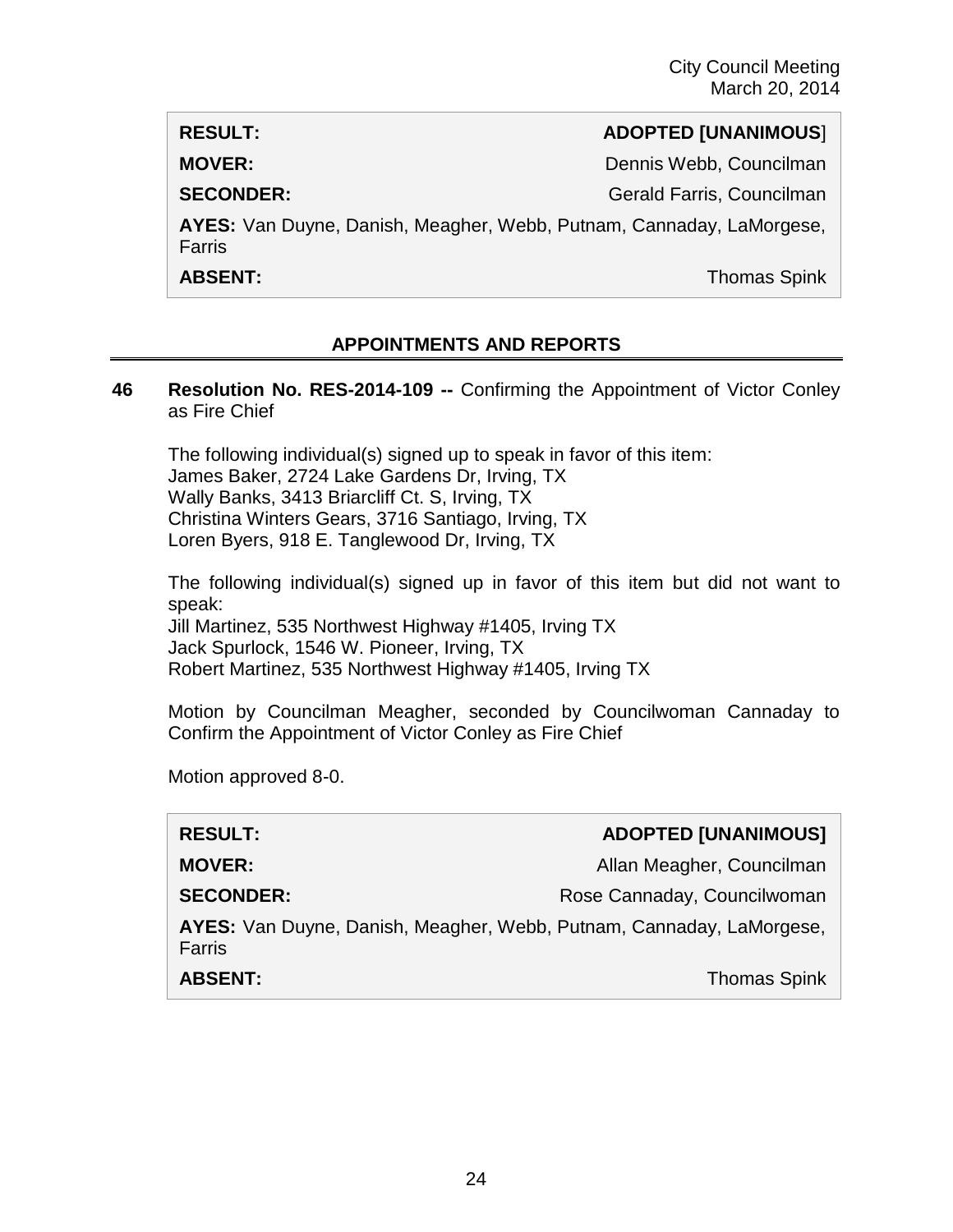**47 Resolution No. RES-2014-110 --** Appointment to the Irving Flood Control District Section I to Fill an Unexpired Term Expiring January 2016

Motion by Councilman Farris, seconded by Councilman Putnam to Appoint Shawn Davies to the Irving Flood Control District Section I to Fill an Unexpired Term Expiring January 2016

Motion approved 8-0.

| <b>RESULT:</b>                                                                 | <b>ADOPTED [UNANIMOUS]</b> |
|--------------------------------------------------------------------------------|----------------------------|
| <b>MOVER:</b>                                                                  | Gerald Farris, Councilman  |
| <b>SECONDER:</b>                                                               | Joe Putnam, Councilman     |
| AYES: Van Duyne, Danish, Meagher, Webb, Putnam, Cannaday, LaMorgese,<br>Farris |                            |
| <b>ABSENT:</b>                                                                 | <b>Thomas Spink</b>        |

**48 Resolution No. RES-2014-111 --** Appointments to Building and Standards Commission to Fill Unexpired Terms

Motion by Councilman Farris, seconded by Councilman Putnam to Appoint Rennener Lorica to Place 4 and Kalil Mohamed to Place 2 Alternate to the Building and Standards Commission to Fill Unexpired Terms

| <b>RESULT:</b>                                                                 | <b>ADOPTED [UNANIMOUS]</b> |
|--------------------------------------------------------------------------------|----------------------------|
| <b>MOVER:</b>                                                                  | Gerald Farris, Councilman  |
| <b>SECONDER:</b>                                                               | Joe Putnam, Councilman     |
| AYES: Van Duyne, Danish, Meagher, Webb, Putnam, Cannaday, LaMorgese,<br>Farris |                            |
| <b>ABSENT:</b>                                                                 | <b>Thomas Spink</b>        |